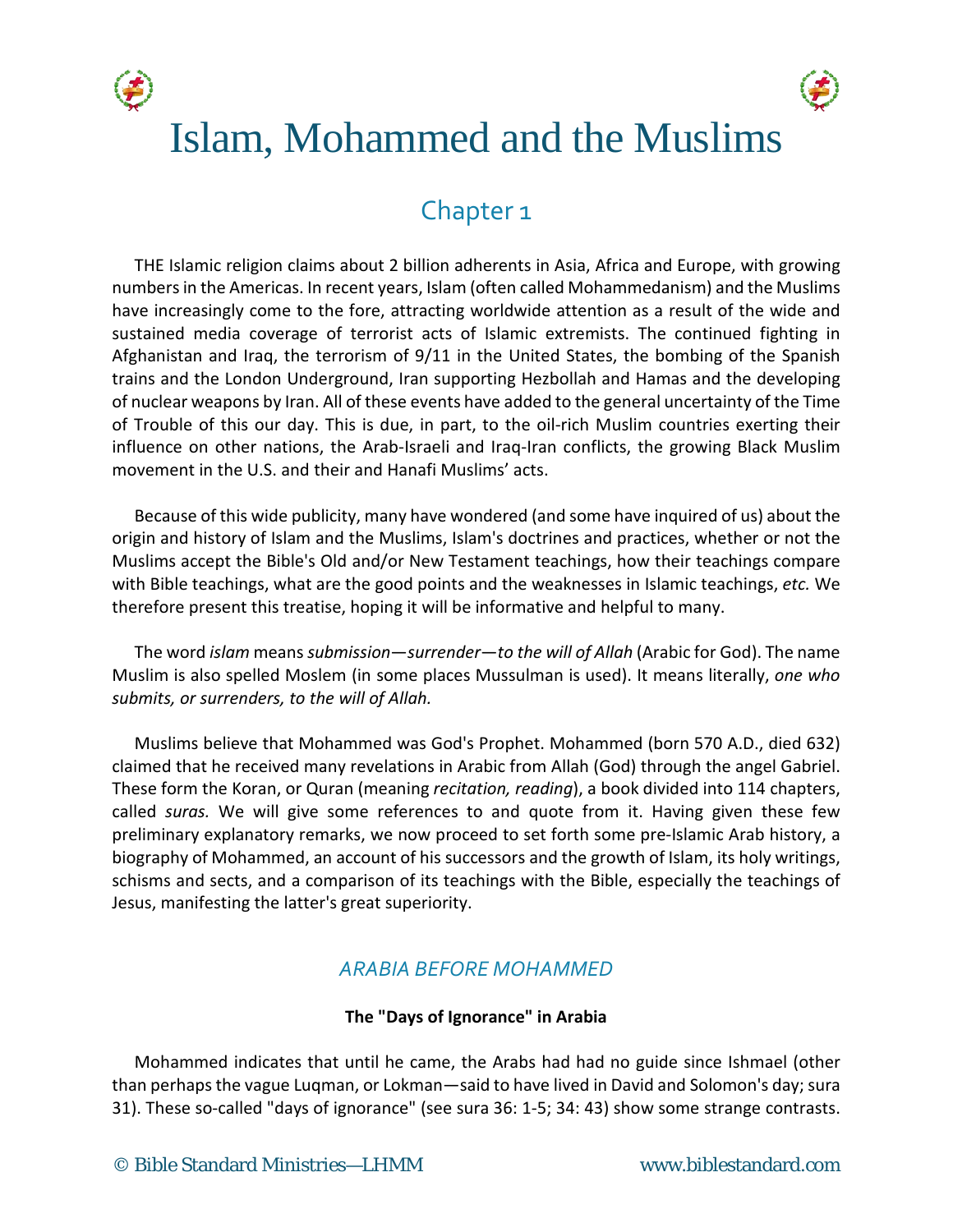Tribal life in Arabia bred a love of open spaces, a deep sense of loyalty to leaders and a fanatical desire for independence. Yet such was the Arabs' pride in physical prowess that they would readily follow a good leader into war. They were fanatically sensitive to points of honor. This bred in the worst of them a cruel disregard of the rights of others, and in the best a higher degree of chivalry, integrity and fidelity. Hospitality, even to strangers, was freely bestowed.

The Arabs had evaded assimilation into the Persian empire. They had no walled houses that could be attacked. "Home" to them was the expanse of desert land. Their swift movements, hardihood and knowledge of the desert made conventional warfare useless against them, while in sudden strikes their swords took a heavy toll. Although most Arabs were illiterate, their language was admirably suited to their life, containing expressions of beauty, wisdom and noble sentiment. Poets were a part of their fighting tribes.

Arab pride, however, was selfish; it often did not protect the vulnerable. A girl was married long before puberty, lest she bring dishonor on her father. In more brutal cases, young girls were even buried alive. Such terrible injustices prevailed as dark and evil products of their way of life, though some good men gave even their lives to save others from suffering and death under established customs. So low was the value placed on human life when compared with personal or tribal honor that accidental death caused by another was not distinguished from murder. Both were avenged by retaliatory killing. Blood money was despised, and feuds existed continually.

Social justice was haphazard, as "wise men," sorceresses and oracles were consulted in deciding vexed cases. Only where honor was not involved did fear of civil strife and slaughter lead to compromise and forbearance. Where tribes became small, or extreme admiration for a herofigure was strong, loyalties would often swing toward another chosen clan or leader. Genealogies in pre-Islamic days were honored and often related but were very unreliable as to blood relationships, frequently owing more to adoptions into stronger tribes rather than to being born into them.

## **The Land—Mecca, Medina and Yemen**

Arabia is largely desert, with some tracks and caravan routes. Only two reliable motor roads, which converge at Riyadh, link the Persian Gulf with the Red Sea. Ancient customs and culture are still common, in Arab countries even today. Though most Arabian states are fabulously oilrich, their social and technological progress has been very slow, inhibited by autocratic rulers and Islamic extremists. Before Mohammed's day, Arabia was saved from obscurity only by desultory trading, as caravans moved to and from old Sheba in the South, and from Mecca across to the Persian Gulf and on to Muscat, an Arabian port on the Gulf of Oman.

Mecca, then a place of artisans and merchants, had little to commend it other than the proximity of the sanctuary, or Kaaba, containing the famous Black Stone. Tribes gathered there, communicated and exchanged their produce. Idolatry and licentious rites abounded, which Meccans fought to retain when reform threatened.

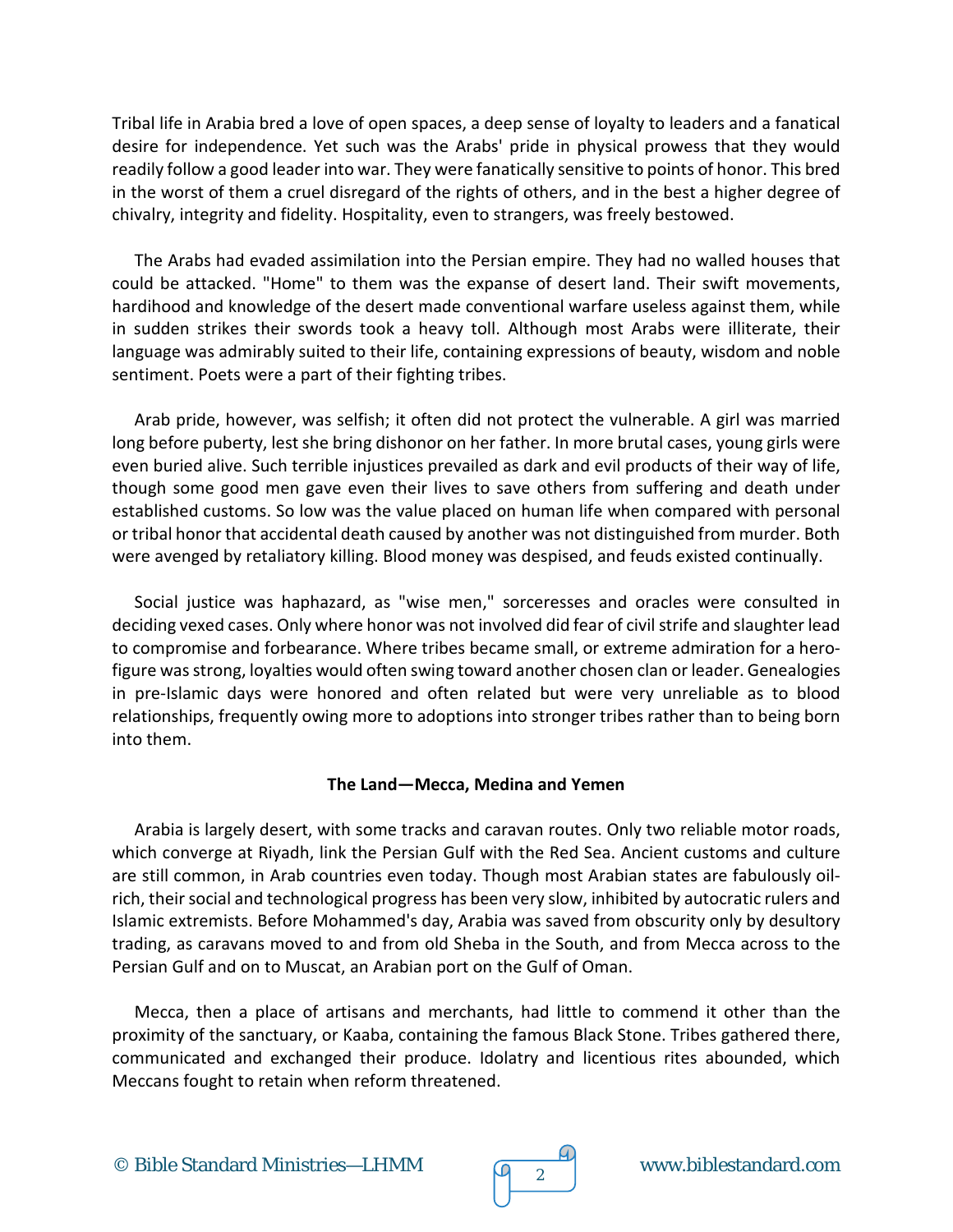About 200 miles north of Mecca was Yathrib, later called Medina, "City of the Prophet." Jewish colonists had settled there; some were said to have been even from Moses' day. Just prior to Mohammed's historic appearance, this influential Jewish population, in civil conflict with a powerful, idolatrous tribe of Arabs, was enslaved. Christian communities, too, existed in the South, largely of Gnostic origin, but strongly affected by Nestorius' teachings, which had an energetic missionary center in Iraq.

About 400 miles south of Mecca was the Yemen, the ancient Saba, by many believed to be the Sheba whose queen put difficult questions to Solomon (1 Kings 10). This part of Arabia was greatly influenced by Judaism in the first 500 years A.D., with many converts from Arab ruling classes, their subjects and neighboring tribes. Later, Christianity gained ground rapidly.

## **Religion and the Kaaba**

Before Mohammed, religion among the Arabs was, generally speaking, of two kinds—(1) the Sabean (Job 1: 15; Isa. 45: 14; Joel 3: 8), an old form of Semitic idolatry of Mesopotamian origin and imbued with Hindu polytheism. Both Greek and Arabic writers attest that, among the early pagan Arabs, stones were worshiped; (2) the Hanyf (*sound in faith*) monotheists who linked themselves with Abraham through Ishmael. Mohammed knew of this link and used it in validation of his claim to supersede the Jewish prophets and Jesus, saying that Abraham was neither Jew nor Christian (sura 3: 60, 89; 4: 162; 16: 121).

A vague tendency to uniformity prevailed among the Arabs where the unity of God and morality were not at issue. Three months in the Fall and one in the Spring were holy months, in which no wars were fought and pilgrimages were made to holy places. The rest of the year there were constant wars or local skirmishes, and life was hard, poor and dangerous for most Arabs.

The Christianity of the East Roman Empire, centered in Constantinople, was carried orally into Arabia by settlers and traders. Zoroaster had stirred Persia with his monotheistic teachings, but although still active, these had become pale and corrupt in comparison to the powerful moral force felt in his day.

Judaism had degenerated into formalistic ritual observance and had lost much of that vital spark which incited Jews of former (and later!) days to heroism.

In the Mecca valley was the Kaaba, with its famous Black Stone. Legend says the stone (possibly a meteorite, about 7 inches in diameter) was given to Adam on his being barred from Eden, and that it originally was white but became black by absorbing the sins of those who kissed or handled it. The Kaaba (the legend says) was first set up by Adam, and later Abraham and Ishmael rebuilt it (sura 22: 27; 3: 91). Prominent from ancient times, it has been a focal point for all Arabs even to our day.

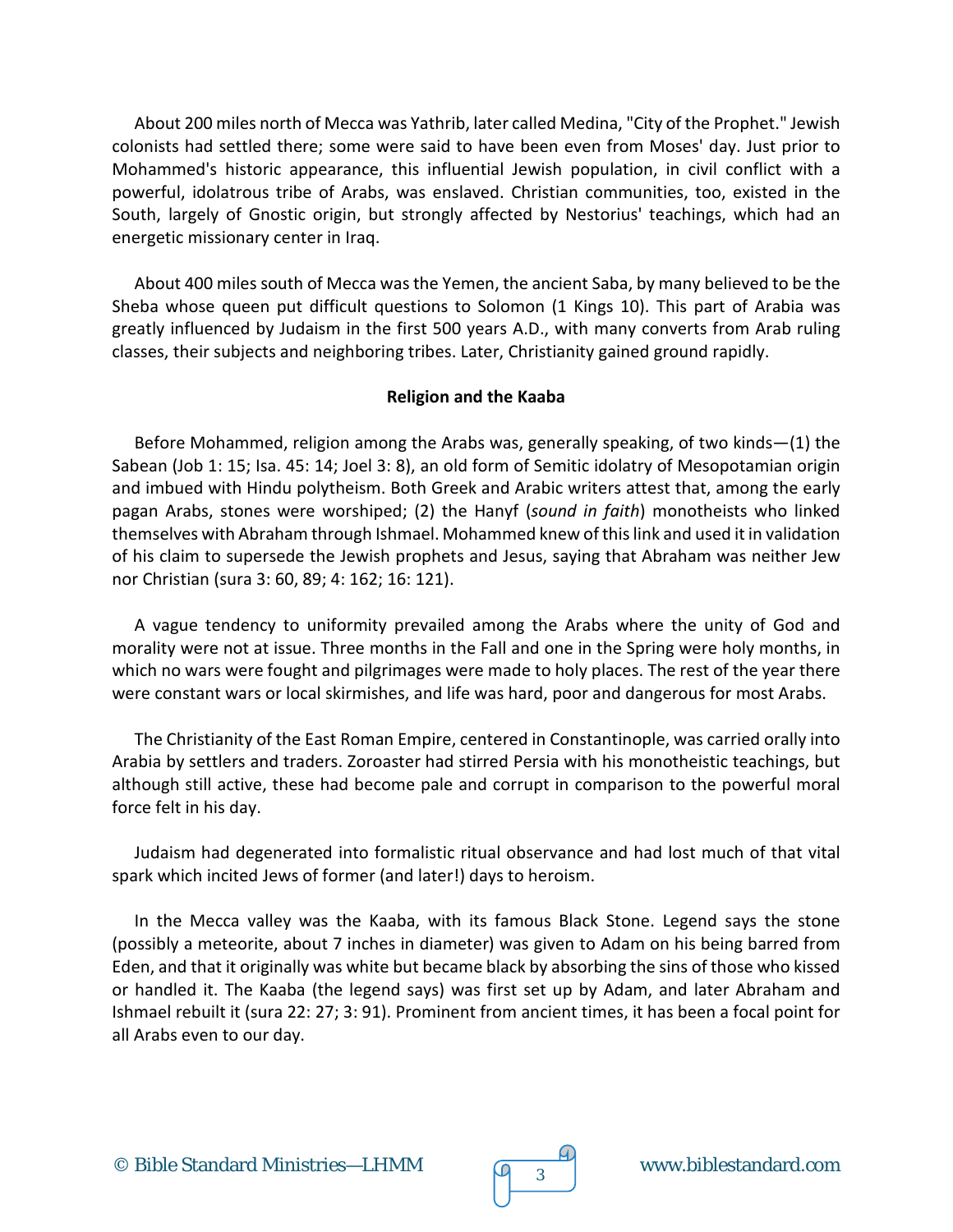#### **Movement toward Reform and a Spirit of Unity**

As Mohammed's day approached, changes were imminent. The Byzantine and Persian civilizations had strengthened Arabian trade routes. Commercial influences challenged the old ways. Emerging trade and wealth were endangered by fighting clans and nomads. Travelers to and from Greek and Persian cultures despised and ridiculed the customs of old Arabia; this galled the proud Arabs and prompted attempts at reform.

Jews for centuries—and Christians later—had filtered into lands north and south of Mecca. Their teachings stimulated discussion, promoted reform and attracted many converts. Typical of these was Warakah the Meccan (a relative of Kadijah, Mohammed's first wife). He became a Christian and is credited with translating at least the Nativity part of the Gospels into Arabic. This was useful to Mohammed in later years. Another, Zaid, was a great reformer of the old Sabean religion in Mecca, proclaiming the unity of God, the evils of idolatry and the need for moral and religious changes.

A new spirit of unity pervaded the traditionally divided people, especially after the battle of Dhu Kar, when a daring Bedouin chief whose honor was at stake defied the full force of the Persian southern army and by courage and stratagem won a victory that shook the idea of the Persians' invincibility. The rising tide of Arab nationalism presaged a future conquest of the empire of the Khosroes (Persian kings of the Sassanid dynasty). Mohammed's claim to a Divine appointment came to an Arab world prepared for unification, ready to challenge the old ways, and to replace the debasement and debauchery inherent in idolatrous practices with a more civilized and disciplined order of society.

## *THE LIFE OF MOHAMMED*

## **Origins and Early Life**

Mohammed (meaning *praised*) was born in Mecca. His parents' names are given as Abdullah (*servant of Allah*) and Aminah (*secure*), of the Hashem family. The Hashemites were of the powerful Koreish tribe, which then predominated in Mecca. Arab genealogists alone make Koreish a person, in a fanciful line of tribal progenitors. Ali, Mohammed's cousin, declared the Koreish to be Nabateans, nomadic Semitic Arabian traders of about 500 B.C., who developed a remarkable civilization 200 years later centered in Petra, in Jordan.

Disinterested authorities agree that the origin of the Koreish tribe is unknown, although some say that they claimed descent from Joktan (Gen. 10: 22-30) and not from Abraham, a descendant of Peleg, Joktan's brother (Gen. 10: 25; 11: 17-27). From Joktan sprang the 13 tribes of Arabia (1 Chron. 1: 19-23). Many Biblical maps show Joktan's descendants as inhabiting the central and eastern Arabian highlands, where Mecca lies.

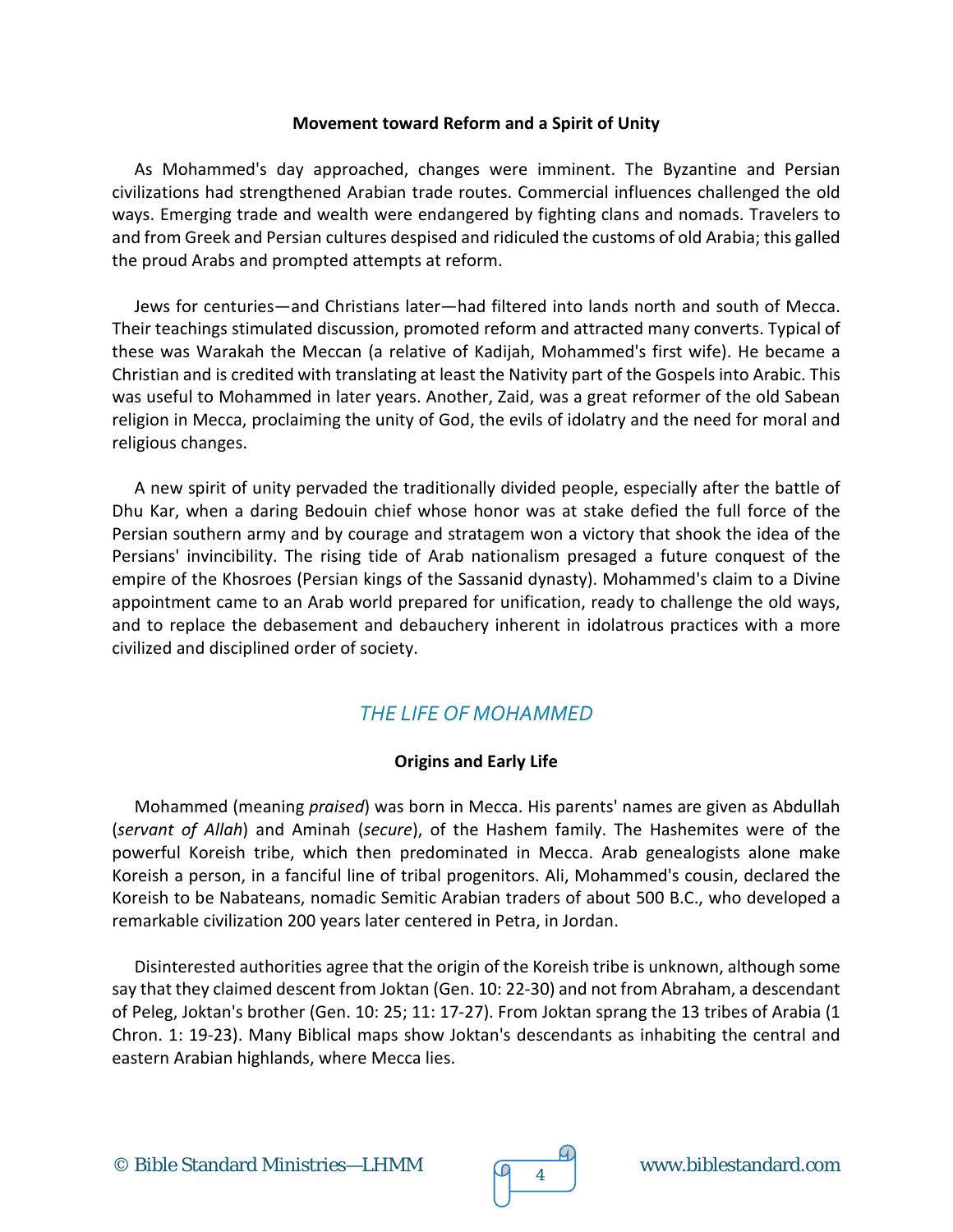"Adopting" a tribe for such reasons as social acceptability, safety or honor was common, and any pre-Islamic Arab's true lineage remains at best a matter for conjecture. Thus we see that Mohammed's line of descent is uncertain; any search soon becomes lost in the obscurity of unrecorded genealogies, further confounded by the Arabic genius for imaginative invention.

Being of the prominent Hashem family and preeminent Koreish tribe, Mohammed could claim to be "Araba el Araba" (*an Arab of Arabs*). Similarly, the Apostle Paul referred to himself as a "Hebrew of the Hebrews" (Phil. 3: 5). Mohammed was nevertheless of modest stock; his father was a merchant of the poorer kind, who died about the time he was born. He joined the large family of Abdul-Muttalib, his grandfather. He is said to have been nursed for about two years by Halima, wife of a Saadite shepherd, because his mother could not nurse him properly. When he was six, his mother died also (sura 93: 6-11). Two years later Abdul-Muttalib died, leaving the lad with his son, Mohammed's uncle Abu Talib.

Of Mohammed's boyhood years no records are available, but the generally accepted opinion is that he tended sheep and camels, as his half-brother Jafar is shown to have done. (In his later years Mohammed still cared for his own camel and branded with tar camels and sheep that were received as alms.)

Abu Talib, also a merchant (trading in fruits, spices and perfumes), was more prosperous than Mohammed's father. Mohammed was taken into the business and soon became a capable traveling agent. At 25, he attracted and was employed by a wealthy widow merchant, Kadijah. Shortly thereafter she, 15 years his senior, proposed marriage. Mohammed accepted and continued to live in Mecca, but as a successful merchant trader.

## **Religious Development and Visions at Mecca**

Mohammed was deeply contemplative, with a strongly marked moral earnestness (reflected in the teachings of the Koran). His poetical mind and predisposition for sententious, oracular speech marked him early. His character seems in large measure to have been gentle and sincere; he attracted unswerving loyalty from his closest companions throughout their lives. Mohammed's years of traveling were in many ways a preparation for his future work. Life with the camel trains of the old trade routes brought acquaintance with dangers and difficulties of many kinds, and developed men of resolution, resourcefulness and hardihood. His quick mind and perceptive eyes no doubt gathered much from the strengths and weaknesses of the cultures and religions he encountered. His journeyings took him to both backward and progressive nations, and among Jews, Christians, Zoroastrians and pagans.

The humanitarian tendencies in Mohammed's teachings and in his effect on his "Companions" (Muslims of the first generation), allied to his mystical qualities, would not only have drawn him toward a desire for reform, but would have led him to seek religious reform as essential to reach the roots of the problems facing what he saw as a degraded world order. It is therefore not strange that in later years his desire for reform intensified and 13 years after his first marriage he

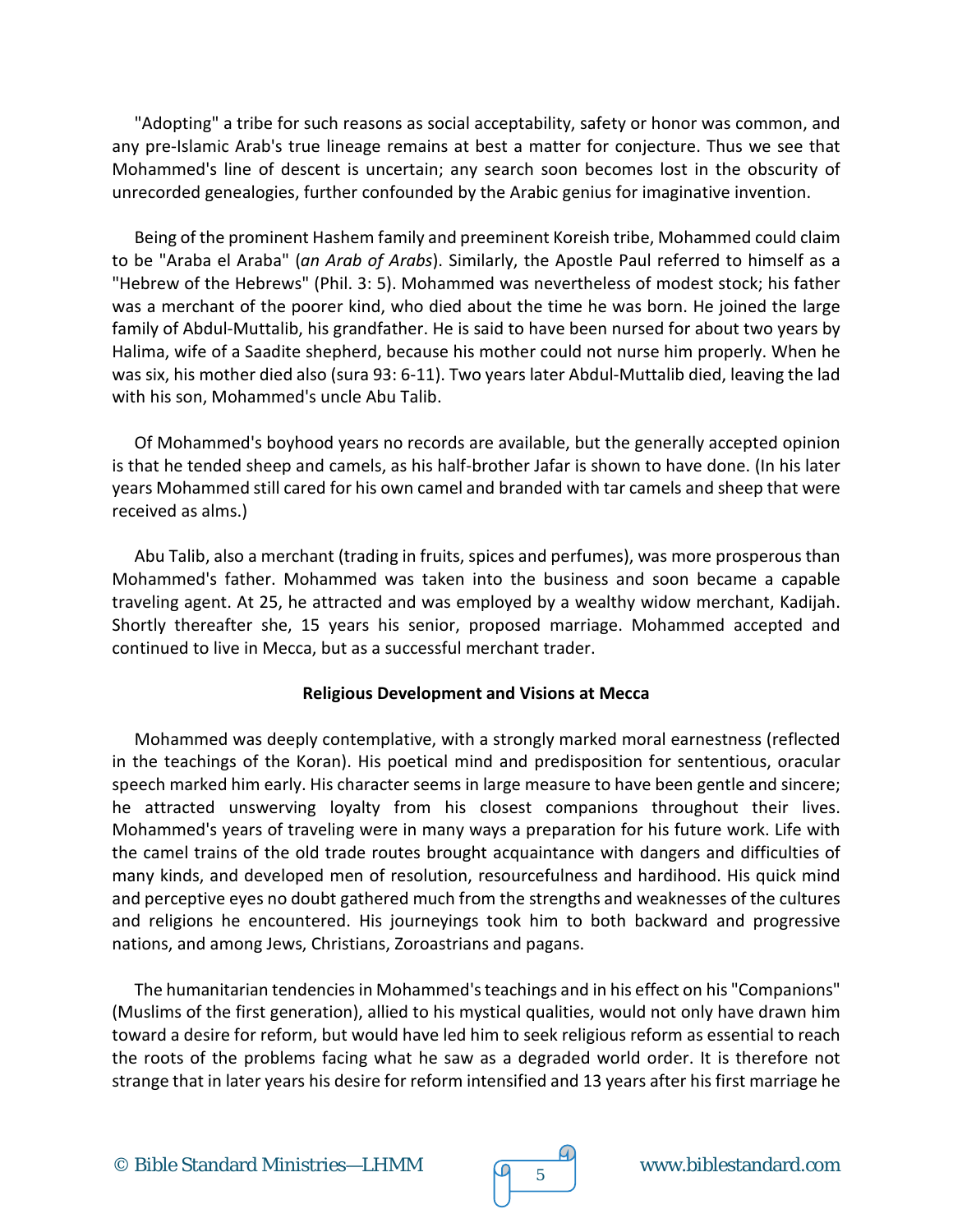took those fateful steps which led him to renown as a religious teacher of worldwide and historic influence.

At 38, Mohammed began to withdraw himself from others in moods of deep contemplation and self-mortification. For two years he would periodically retire into a cave in Mount Hira, about three miles away on the road to Taif. There, in the grip of powerful emotions, he claimed to have revelations from God mediated through the angel Gabriel (sura 2: 91, 92; 81: 19-21; 64: 4). At first he confided these things to no one except Kadijah, other family members and his friend Abu Bekr.

Mohammed appears to have seen himself as a reformer of his people after the manner of Zaid, seeking a higher form of worship and a reform of evil social and religious conditions. At 40, however, he emerged to declare himself a prophet of God, sent to the Hashemites for the purpose of cleansing them. During the next three years, as these "revelations" continued, the matter spread to others, so that before he was 44, he had gathered some 40 followers, generally poorer people.

Mohammed would utter short, rhyming sentences, which were recorded by his literate hearers, or remembered by others. Such records as were made until his death were written on whatever was at hand—a palm leaf, a piece of leather, a stone or the shoulder blade of a camel and collected by his wives for safe-keeping. They were later compiled, together with verbal accounts from his "Companions," into the suras (chapters) of the Koran. Some have claimed that he was probably an epileptic. Accounts show something of an abnormal physical condition at the time of his revelations, but no serious malady.

Regarding these early Meccan days, the Christian should find little fault with Mohammed, as he preached against gambling, alcohol, usury, idolatry, superstition and immorality, and upheld piety and taught belief in an all-mighty, all-wise, everlasting, indivisible, all-just yet merciful God. He seemed to pay little heed to the Kaaba in those formative years but looked rather to Jerusalem.

In his 44th year (613 A.D.), Mohammed proclaimed himself publicly to all at Mecca as a prophet sent by God to reform their religion and to put down all idolatry there. His message was "strange" to the traditionally minded Meccans; many feared the effect of his preaching on their moral license. They derided him and regarded his obscure utterances as ramblings of a lunatic. To the fanatically idolatrous this new doctrine was frankly subversive and intolerable. Persecution and ridicule mounted until new converts migrated, for safety's sake, to Abyssinia, Yemen and Yathrib. But this had the effect of advertising the new faith still further afield.

The Yathrib Jews, after suffering years of slavery, had then recently regained much civil liberty by victory in a battle with their tribal Arab oppressors. At this, the city's Arab inhabitants who had become accustomed to the Jews' crying for their Messiah to appear and to relieve them from the power of their adversaries, pondered with their customary superstition over the power of the Israelitish God. Thus the fugitive Meccan Muslims appeared as missionaries for a new phase

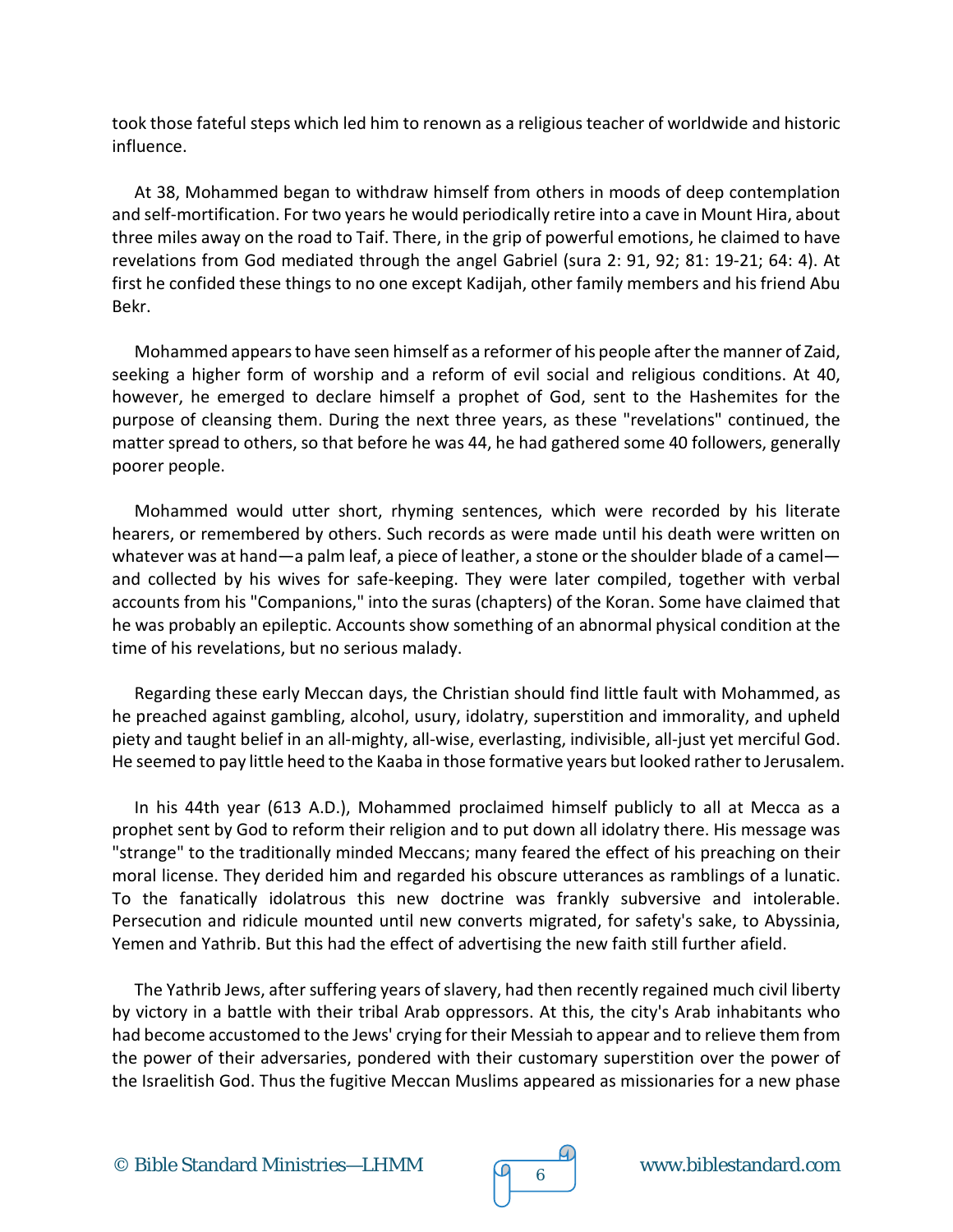of the old Abrahamic, monotheistic faith. Some at Yathrib were converted to Islam, and many more were kindly disposed toward the newcomers.

Mohammed himself fled to Taif; there he made some converts, and had a profound effect on caravan people, who were renowned as news-bearers, and his fame spread across the Arab lands and even further afield.

To the sensitive Mohammed, the ill-treatment he met became a catalyst, as in his contemplative isolation his sense of purpose and destiny crystallized and led him to confront his persecutors. And so later he returned to Mecca with the same message. So great was the Meccans' fury that he fled for his life to Yathrib, where a friendly reception was assured.

## **Mohammed's Flight, or Hegira**

Mohammed's flight, or Hegira (*separation*), began on July 16, 622 A.D., marking the time from which all Muslim chronology is calculated. Beginning then, a year of 354 days was used—that is, 100 solar years equal about 103 Mohammedan years. Nov. 9, 1980 was the first day of the year 1401 for Islam. Mohammed was received in Medina with acclaim. Over 100 converted families had preceded him, and many others had been converted while on pilgrimage to the Kaaba.

Yathrib had been racked with civil strife, and Arabs were relieved to find one who could unite them. Furthermore, many feared that he, coming with the names of Jewish prophets on his lips, might be taken by the Jews as the Messiah. Jews were at first relieved to find an Arab they could agree with on the unity of God and the Divine commission of the Jewish Prophets. Even the Christians were comforted by Mohammed's almost reverential respect for Jesus as of those "sent" by God.

Mohammed quickly became leader, lawgiver and judge to a city, with the support of two powerful tribes. Yathrib became "Medinet-al-Nabi" (*the city of the prophet*), by which name (contracted for occidental usage to "Medina") it has ever since been known. At this time in Medina the seeds of an empire were sown.

## **The Founding of Islam**

Mohammed had come to see himself as the sum and seal of all the former prophets of the Jews and of Jesus. His superficial acquaintance with Judaism had stimulated his imagination, but this was no substitute for the deep study of the Jewish Bible and traditions required even to obtain a hearing before such a community. The early hopes of both Mohammed and the Medinan Jews were dashed when they rejected him outright as "their" prophet from God. Thus the enthusiastic introductions gave way to estrangement, and a bitter Mohammed subsequently formulated laws which relegated the "People of the Book" (sura 3: 62-64, *etc.*), Jew or Christian, to second-class citizenship, at best—a situation remaining in Islam until now.

© Bible Standard Ministries—LHMM www.biblestandard.com <sup>7</sup>

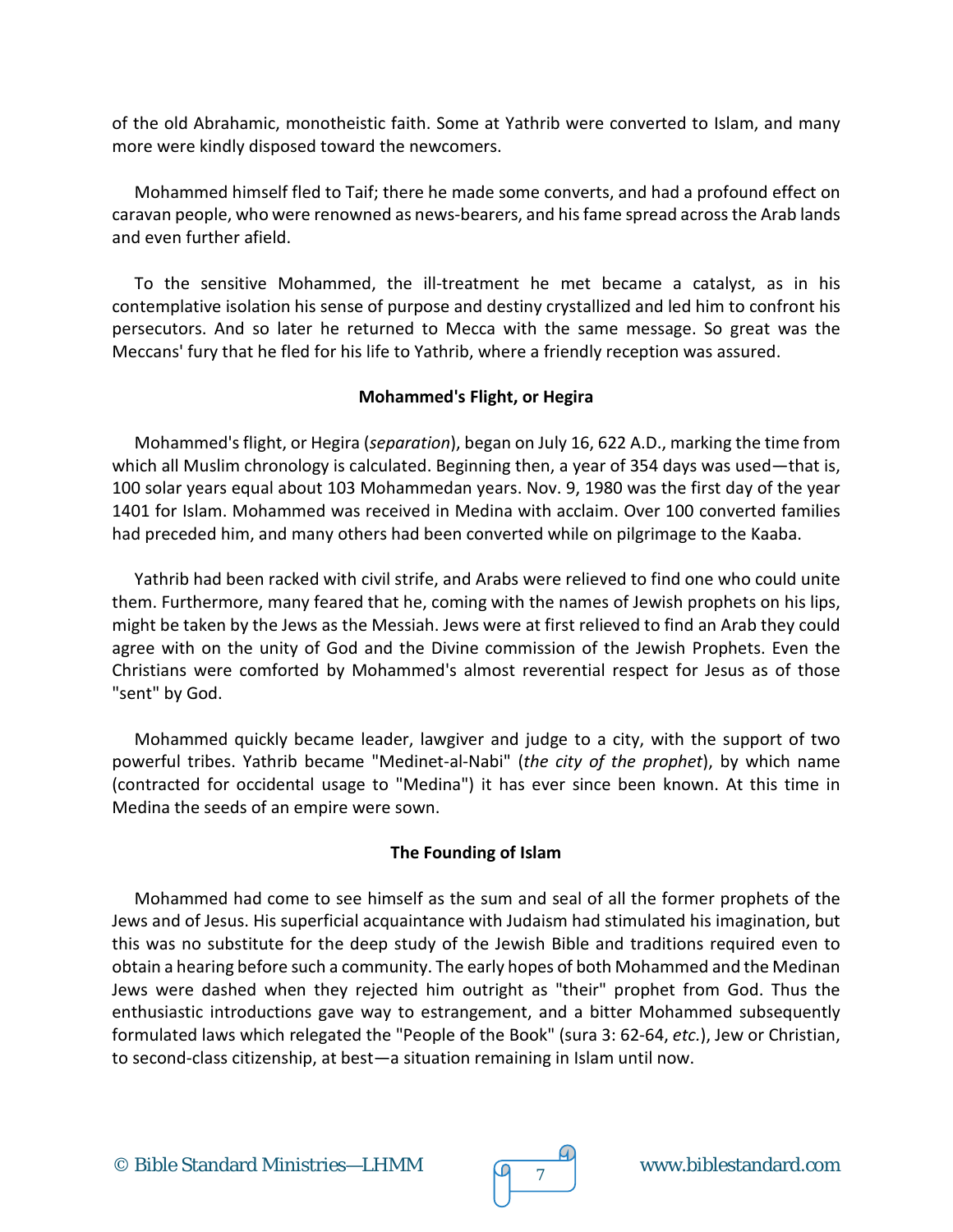Mohammed then turned his attention to local conquest. His countenancing and encouraging war with carnal weapons on opponents was a decisive step, probably occasioned by his mistakenly thinking it was the only way to provide the means of life for the newly constituted community.

After by force suppressing the Jews, a series of encounters with Meccans further isolated the new religionists, as he with his band of exiled companions and a marauding horde turned to brigandry and to plundering caravans, even in the months forbidden. As each grave doubt at such conduct arose among his followers, he countered by announcing a "revelation" which justified his course of action. Eventually his sheer success led to the swelling of his ranks by local tribesmen eager for booty.

It was at this time and because of Jewish sneers that a sudden "revelation" bade Mohammed turn his back when praying toward the Jewish "Kiblah" (*prayer-direction*), Jerusalem, so as to face instead the Kaaba. He initiated a new fast, the ninth month, Ramadan, to replace the Day of Atonement. Kissing the Black Stone in the Kaaba was authorized. Ramadan and some of its duties and ceremonies were a merger of the age-old customs of the Arabians, useful aspects of Judaism and the needs of a life of banditry.

## **The Battle of Badr and Empires Challenged**

A fateful battle was fought against a Meccan army in 624 at Badr, 180 miles north of Mecca. About 300 Muslims faced 600 to 1,000 Meccans. The battle appears to have been determined by personal combat between three champions from each side; all three Meccans were killed. The Meccan army fled and Mohammed proclaimed the victory as due to Divine assistance. To him the defeat of the Meccans confirmed the policy of *jihad* (holy war) against unbelievers (non-Muslims) as Divinely authorized. Muslims who died in battle were promised a future life with fleshly pleasures (such as dark-eyed women) in Allah's Garden of Delight, a condition painted with word-pictures to incite the Arabians to fanatical joy in fighting for Mohammed.

Later, however, the Meccans utterly routed Mohammed and his followers, badly wounding him. Muslim ranks later swelled with many warlike adventurers. There followed five years of plundering rich Jewish colonies, and bitter warfare with Mecca, *etc.* Acts of treachery, use of assassins, torture, public executions, personal vendettas and bloodshed abounded. Arabia, especially the Hijaz on the Red Sea coast, abounded in anarchy and destruction.

Eventually, Mohammed with a force of 10,000 marched on Mecca. It surrendered and he as civil, religious and military leader was acknowledged as master of all Arabia. On his triumphal entry into Mecca in 630 A.D., he caused the Kaaba's 360 idols (but not the Black Stone) to be destroyed. This policy won to Islam many Christian iconoclasts and some Jews who had long sought freedom from the encroaching influences of popular heathen practices.

Even before Mohammed's accession to power in Arabia, he had sent letters to rulers of the lands surrounding Arabia, inviting kings and peoples to convert to Islam. His letter to Heraclius,



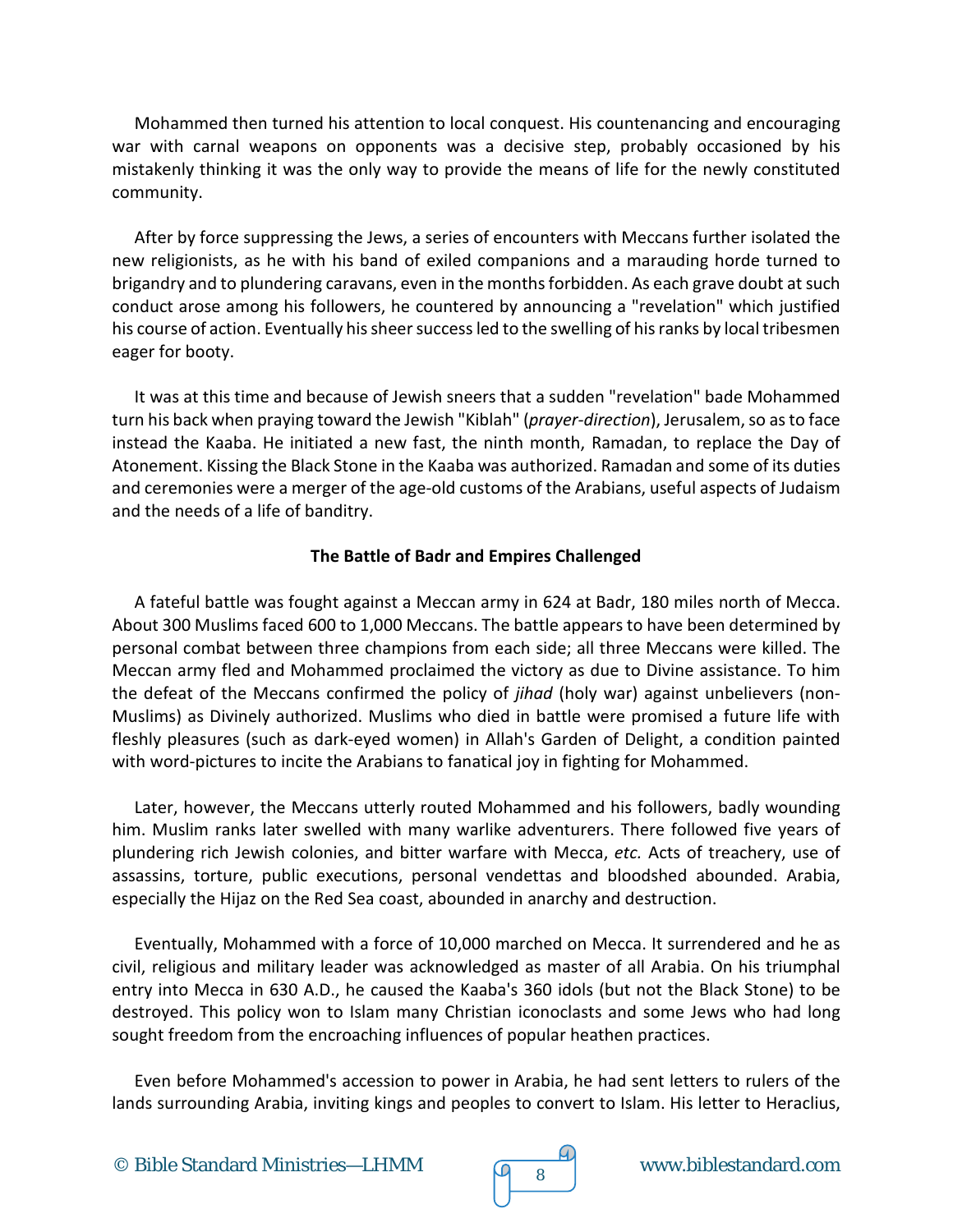Christian emperor of Byzantium, who ruled from Constantinople, reads as follows, according to Ibn Abbas:

## **Mohammed's Letter to Heraclius**

"In the name of Allah the Beneficent, the Merciful. From Mohammed, the servant of Allah and His Messenger, to Heraclius, the Chief of the Roman Empire. Peace be with him who follows the guidance. After this, I invite thee with invitation to Islam. Become a Muslim and thou wilt be in peace—Allah will give thee a double reward; but if thou turnest away, on thee will be the sin of thy subjects. "And, O followers of the Book! Come to an equitable proposition between us and you that we shall not serve any but Allah, and that we shall not associate aught with Him, and that some of us shall not take others for lords besides Allah: but if they turn back, then say: Bear witness that we are Muslims" (Bukhari, Book 1, Chap. 1).

Heraclius replied diplomatically, and the King of Ethiopia favored conversion, but the Persian monarch, Chosroes II, was outraged.

Mohammed's "sayings" continued apace and were remembered, or stored away when recorded. Early insinuations about his sanity died as he gained power. From his "Companions" came the validation of his sayings, as the substance of the Koran and Islamic orthodoxy. Then, too, was the time of Medina's theological elevation, which was to play a critical part later. Thus the Hegira began the setting up of a new, completely independent community.

Mohammed's final acts epitomized the character of the nascent Islamic Empire. On the one hand he prepared for war against Syria and on the other he made a pilgrimage to the Mecca Valley, and on Mount Arafat decreed for posterity the ceremonies of the *"Hajj"* (*pilgrimage*). Islam was to unite Church, state and the way of life of all its followers, in a mission to convert the world.

## **Death of Mohammed**

Mohammed died at 63, soon after his return from Arafat, on June 8, 632 A.D. With declining strength, he participated in public prayers as long as he could, and then was carried into his tent and died in the lap of Ayesha, his favorite wife, believing that his death was caused by a poisoning three years earlier by Zainab, a Jewish female slave. The consensus of opinion is that he died from office burdens and vitality reduced by "pleasure-taking in the harem" with his many wives.

Ali claimed that Mohammed had nominated him as his successor—a claim which later split Islam into its primary schism. Ayesha, Abu Bakr's daughter, insisted that Ali was not then present—but since her father was to succeed Mohammed, her evidence is not without suspicion. She continued opposing Ali until he acceded to the Caliphate in 656, when she was removed from influence until her death in 677.

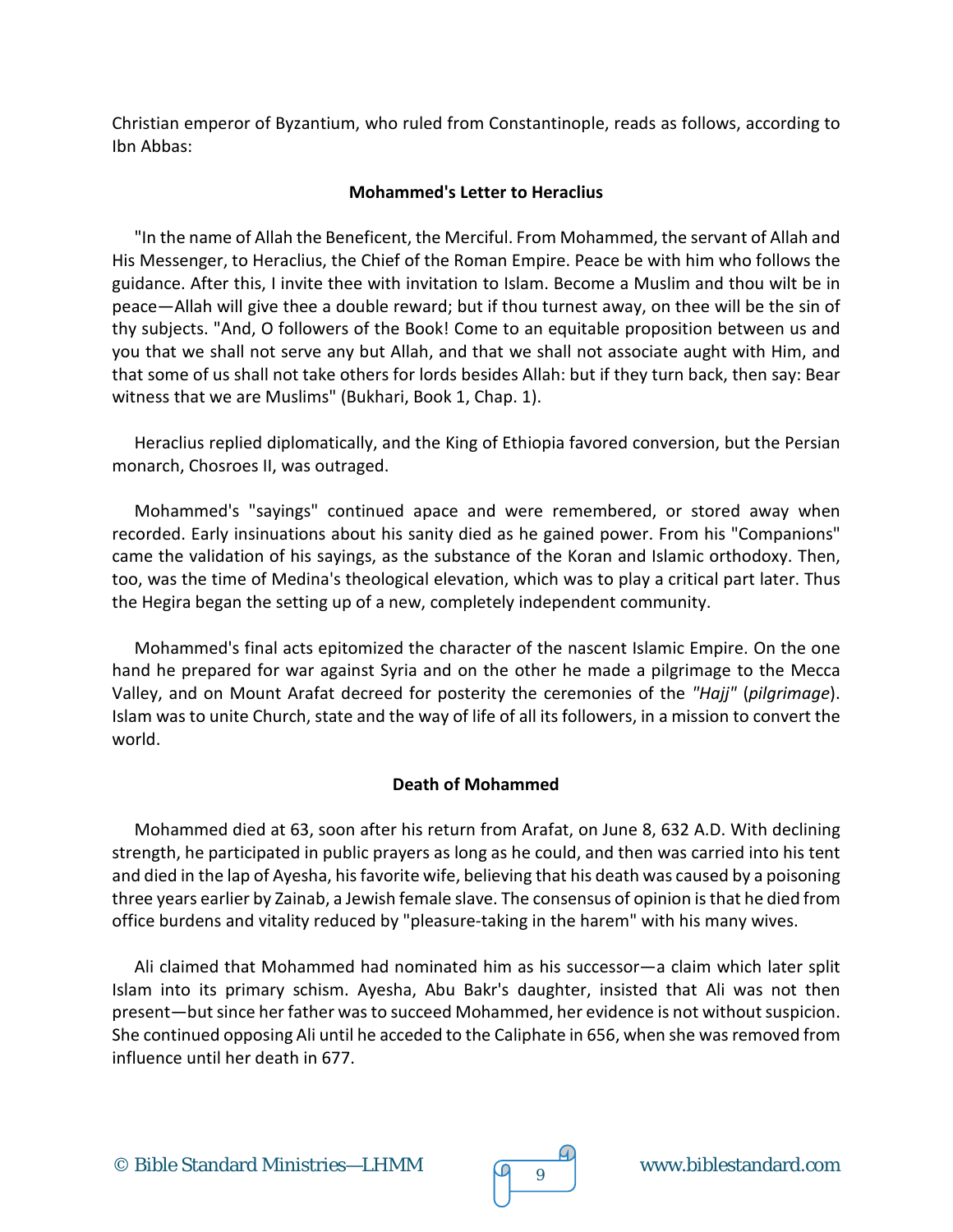Mohammed left a princely harem, composed mostly of gift-women from admiring tribes and the daughters of conquered chiefs. This may not have meant a life of debauchery, as some of his religious opponents claim, although these women were obviously not merely ornamental. His children died young, except his daughter Fatimah, who married Ali.

#### **Mohammed's Character a Paradox**

Because of the religious and military threat posed by Islam to the peoples of Europe and of Asia before its conversion, it is unlikely that history could have left us an unbiased account of Mohammed. Yet all testify that he was strange and in many ways self-contradictory, of fervent belief in one God of heaven and earth, with a moral earnestness and much given to sententious, oracular wisdom.

Mohammed was responsible, in an age of lawlessness and bestial cruelty, for some statutes providing protection for women, children, slaves and animals. Evidence abounds of his shrewdness as a judge, while as an administrator and statesman he bound together the wild, scattered tribes and the trading communities of Arabia, and gave them a sense of national unity, dignity and purpose. But he was not content to let teachings, preaching and good example do the conquering (the Christian Crusaders later made the same mistake).

In connection with furthering Islam, accounts of bloodshed and traffic in souls abound also. The slaughter of whole male communities, the enslaving of women and the bringing up of resultant orphans as Muslims, mar the image of Mohammed. The assassination of key opponents and other such barbarous acts recorded as done by his authority, add to the indications that, in his turbulent later years, he was unable to clear himself of his primitive Arab qualities.

Mohammed's bitterness against the Jews never ceased to abate. He believed from Christian teachings (Matt. 23: 37; Heb. 11: 37, *etc.*) that as a prophet sent to them by God, they sought his life. He nevertheless recognized the historic nation as having a peculiar relationship with God (sura 29: 45). The other side of his ambivalent view of them is shown in sura 9: 29; 3: 108, and in his treatment of the prosperous Jewish colony of the Khaibar Oasis—after defeating them he assessed a crippling levy of 50% of all their livelihood, reducing them to a permanent penury.

Mohammed's treatment of captured Jewish, Christian and other non-Muslim colonies is significant. He protected them from subsequent attack—even by Muslims—but extracted from them heavy taxes, which financed his continuing military expansion. The conquered peoples, "Dhimmis" (members of tolerated religions), were required to work hard for bare subsistence, and their cheap labor became the bedrock of the national economy, but with considerable hardship and indignity to themselves.

While the Koran's teachings under subsequent wise and moderate rulers permitted a bearable life to the Jews, they were open to interpretation by later Islamic zealots, such as the Caliph Omar, as a license to inflict severe oppression. It led others to massacre the Jews.



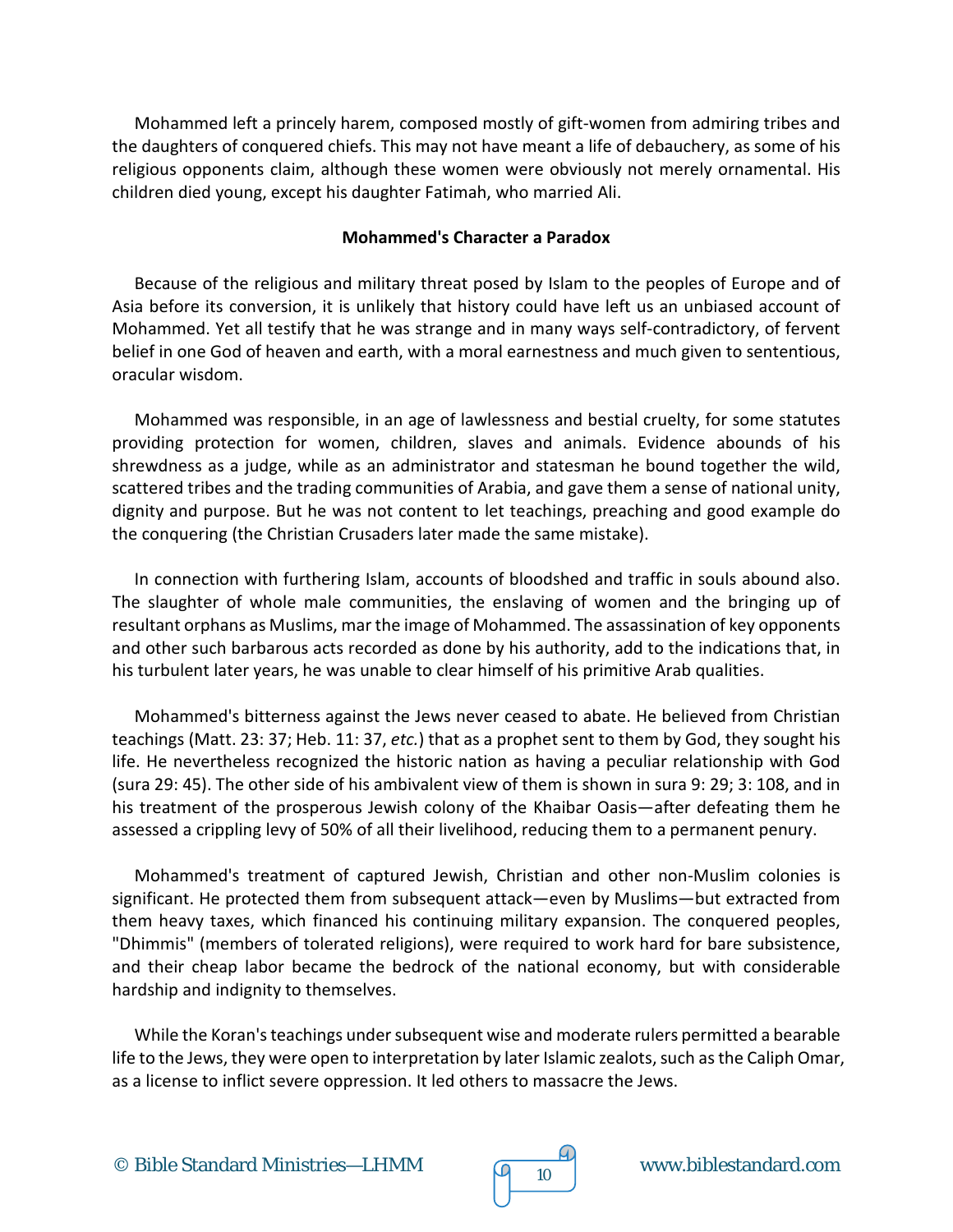## **Mohammed's Successors**—**the Caliphate**

Mohammed left little or no instruction for the leadership and administration of the Muslim community. Following his death, at a meeting of the "Companions," Abu Bakr, Mohammed's father-in-law and intimate associate, was chosen as leader of Islam, with the title "Khalifat rasul-Allah" (*Successor to the Messenger of God*); hence the term Caliph.

The original, strictly orthodox Caliphate was centered in Medina, and the classical view was that all Islam would have a single ruler of Mohammed's tribe, the Koreish. The titles Sultan and Imam were introduced later and used almost interchangeably with Caliph until the World War, Phase I, placed an unendurable weight on the Caliphate.

In 1914 Turkey entered the war on the side of the Central Powers and sought to use Ottoman influence in Islam by proclaiming a *jihad,* summoning Muslims to fight for the Caliphate. But this aroused little sympathy in non-Ottoman Islam. Divided loyalties distressed Muslims in countries which opposed the Central Powers, exposing the weakness of the Ottoman claim. Turkey's military defeat, with loss of territory and credibility, and the abandonment of Islam under Mustafa Kemal Ataturk, led to the abolishing of the Caliphate by the Turkish Grand National Assembly in 1924. In 1926, despite attempts to revive pan-Islamic leadership, an International Caliphate Conference in Cairo officially declared the office vacant until all Islamic peoples could establish a unified policy.

## *THE FIRST FOUR CALIPHS*

## **Abu Bakr, Omar, Othman and Ali**

Abu Bakr (c. 573-634 A.D.), of the Koreish tribe, a "Companion" on the Hegira, was originally a Meccan merchant. After his election as the first Caliph in 632 A.D., a tribal revolt was incited by "false prophets"—an event regarded by orthodox Muslims as the "ridda" (*apostasy*). It was energetically suppressed, and isolated communities previously unaffected by Mohammed's teachings were quickly brought into the fold. Within a year Abu Bakr ruled the whole Arabian Peninsula.

In keeping with Mohammed's ambitions for Islamic expansion, expeditionary forces were sent against Palestine and Iraq, which found the "soft under-belly" of the two great rival empires quite unprepared for such pressures, and met with considerable success. Thus Abu Bakr, loyal to Mohammed and Islam, provided the initial driving energy for sensational later events. Before he died, he nominated as his successor Omar, his long-time associate and adviser, one of the "Companions."

A firm ruler, a born administrator and a fanatical Muslim, Omar laid down rules for conquered territories, as under his able leadership Syria, Palestine, Egypt, Mesopotamia and parts of Persia fell to Islam. He adopted the title "Commander of the Faithful." These conquests provided for the

© Bible Standard Ministries—LHMM  $\sqrt{9}$  11 www.biblestandard.com

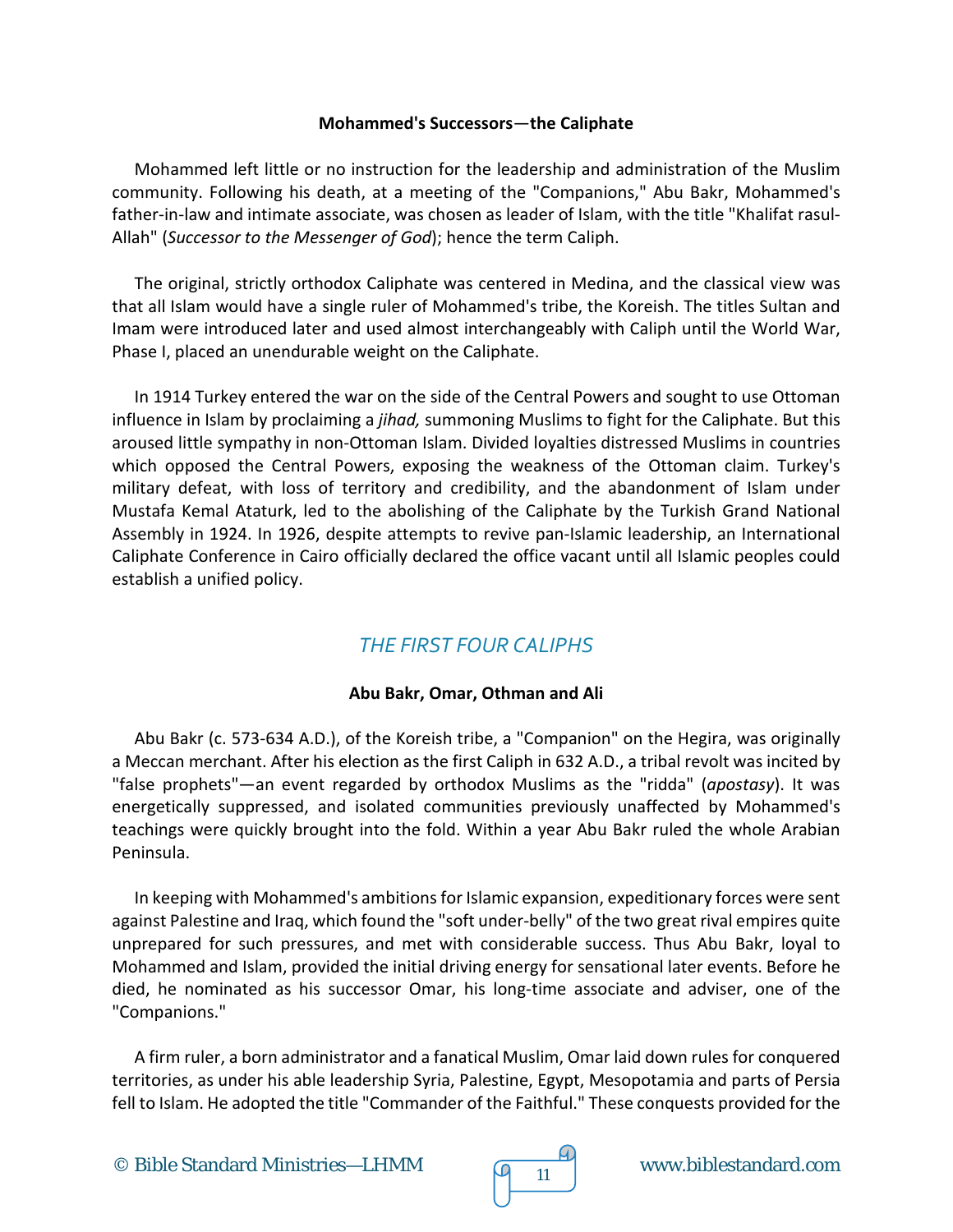Arab armies' upkeep and the enriching of Mecca and Medina. In 644 Omar was assassinated (no reason given) by an Iraqi workman in the Medina Mosque. The aging Othman, one of the first Muslims and Mohammed's son-in-law, was then elevated to the Caliphate.

The armies under Othman's generals maintained pressure on all fronts, while he organized Mediterranean fleets which wrested naval supremacy from the Greeks and led to the occupation of Cyprus, *etc.* He appears to have been the first to produce an authoritative Koran text, prepared by the "Companions" at Medina. Copies were sent to all the main Moslem-controlled cities. The strain of transition to an empire caused mutinies to flare up in Iraq and Egypt, and he was slain in Medina in 656.

Muslims of Medina, displeased by Othman's "weakness," recognized the redoubtable Ali, cousin of Mohammed by Abu Talib, son-in-law by Fatimah and respected warrior, as the next Caliph. Ayesha, Mohammed's widow, raised armed opposition at Basra, but Ali vigorously suppressed this in 656 A.D. Ali's deeply religious nature, his relationship to Mohammed and his claim to the Caliphate at Mohammed's death secured his place in Islamic history, but his policies led to internal strife and division, and loss of support by the Medinan Muslims when he transferred the capital to Kufa in Iraq (this later helped cause the Shiite schism).

Pressures mounted against Ali as Syria gained control of Egypt and attacked in Iraq, while former tribal supporters formed the earliest sect of Islam, the Kharijites (*seceders*), to oppose his policies. In 661 a Kharijite assassinated him at the Kufa mosque. He became the charismatic figure by which Islam was divided, as the Shiah party shortly thereafter rejected the first three Caliphs and adopted Ali as Mohammed's only true and direct successor.

Thus Mohammed's influence was maintained in these four successors. In 30 years they created an Islamic Empire reaching from the Indus River in the East to Tripoli in the West, and from the Caspian Sea and the Caucasus Mountains in the North to the African desert in the South.

The Koran was upheld long before it was written; it was carried orally by trained reciters, with the "Companions" supplying the stamp of orthodoxy. Groups of Arabic zealots were founded in the newly won territories, and rapid conversions were easily made of those not having any prior deep religious convictions. But Jews, Christians and Zoroastrians in general held to their beliefs and suffered consequently to a lesser or greater degree, according to the local Islamic governor's attitude.

The effect of elevation from primitive superstition, idolatry and the life of the marauding tribe, to life under the moral, political, social and religious doctrines of Islam, was startling. A strong Arabian challenge provided the necessary ethos for military enterprises, including invasion and territorial annexation.

Later Caliphs were not "Companions" of Mohammed, but "Followers On" (second generation Muslims) or "Followers of the Followers," *etc.*

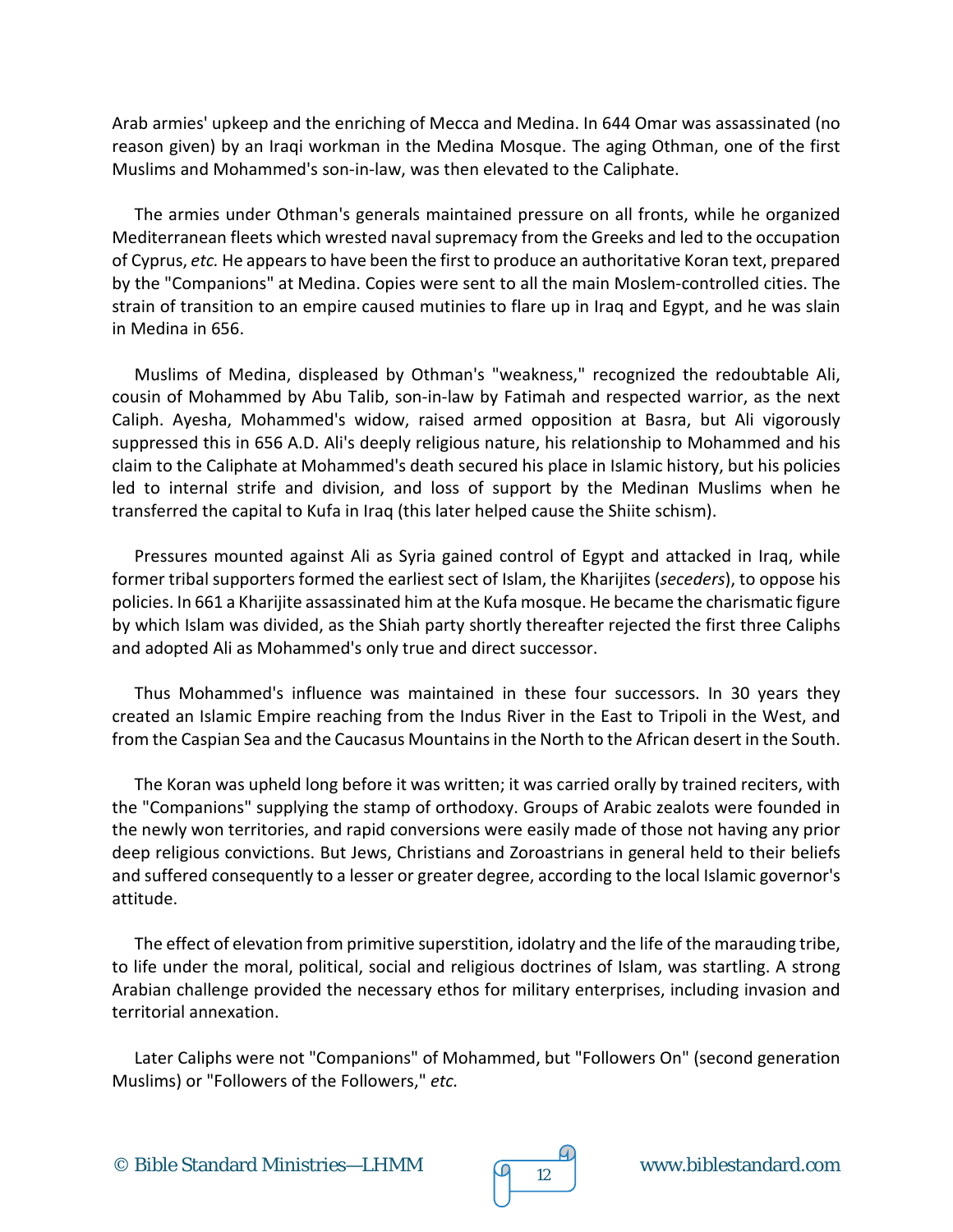## *THE LATER CALIPHS*

## **The Omayyad Caliphs**

The Omayyad house was ancient and aristocratic, connected with the Caliphate through Othman. At Ali's death, Muawiyah, head of the Omayyad house and governor of Syria, assumed power and removed the capital to Damascus. Following Muawiyah, twelve more Omayyad Caliphs reigned, but they did not distinguish themselves in ruling the Muslims. Factional troubles increased. Under Abdul-Malik (685-705 A.D.), some order was enforced on the turbulent empire. The struggle against Byzantium was resumed, and following an earlier but short-lived march to the Atlantic in 681, the Egyptian army moved into Northwest Africa to stay.

The new governor of Tangier, Tarik, invaded Spain with 7,000 N. African Berbers and 5,000 Arabs. He defeated the Visigoth King Roderic and occupied most of the Iberian Peninsula, including Gibraltar (Jabal Tarik). This assault on Europe is often called the Moorish invasion. Europe was threatened as Islamic forces penetrated from Spain into France; but Frankish Kings, especially Charles Martel (the Hammer), at the Battle of Poitiers in 732, stopped their further advance. Thus began the history of Islamic Spain, with its unique culture, which lasted until 1492.

Following Muawiyah's death, the Shiite supporters of Ali and his lineage bitterly opposed the Caliphate and the removal of the capital from Kufa. This opposition to "Sunna" (orthodoxy) has continued ever since. (Most Iranians are well-known present-day Shiites.) In 717, a blockade of Constantinople, involving the Syrian army (the mainstay of the Omayyads) and a fleet of 2,000 vessels, ended disastrously—a critical blow to the weakened Caliphate.

Factional violence again flared in the Islamic territories. Military defeats followed along the northeastern frontiers, and revolts in newly conquered Indian provinces forced withdrawals. Tribal rebellions, turmoil and bloody battles on all sides sapped the energies of Islam. Marwan II, last of the Omayyads, and most of his family, died violently in 750 A.D. Then emerged the Abbasid dynasty (descended from Mohammed's uncle Abbas).

## **The Abbasid Caliphs**

Under the Abbasid Caliphs, the capital was moved to Baghdad. The armies, prone to internal warring under the Omayyads, were quickly prepared for duties on various frontiers. The Arab language and religion were maintained throughout the empire for 200 years, after which the Persian tongue became the language of culture. The claim to legitimacy as true heirs of Mohammed was strongly maintained in the face of Shiite opposition, and "Sunna" was the basis upon which Abbasid culture was established.

Under more settled conditions and as frontiers were consolidated by treaties, commerce and industry grew. In Baghdad it was a brilliant period of intellectual development and material luxury, which spread over the whole Muslim world. Cultures as diverse as the Spanish and the Indian

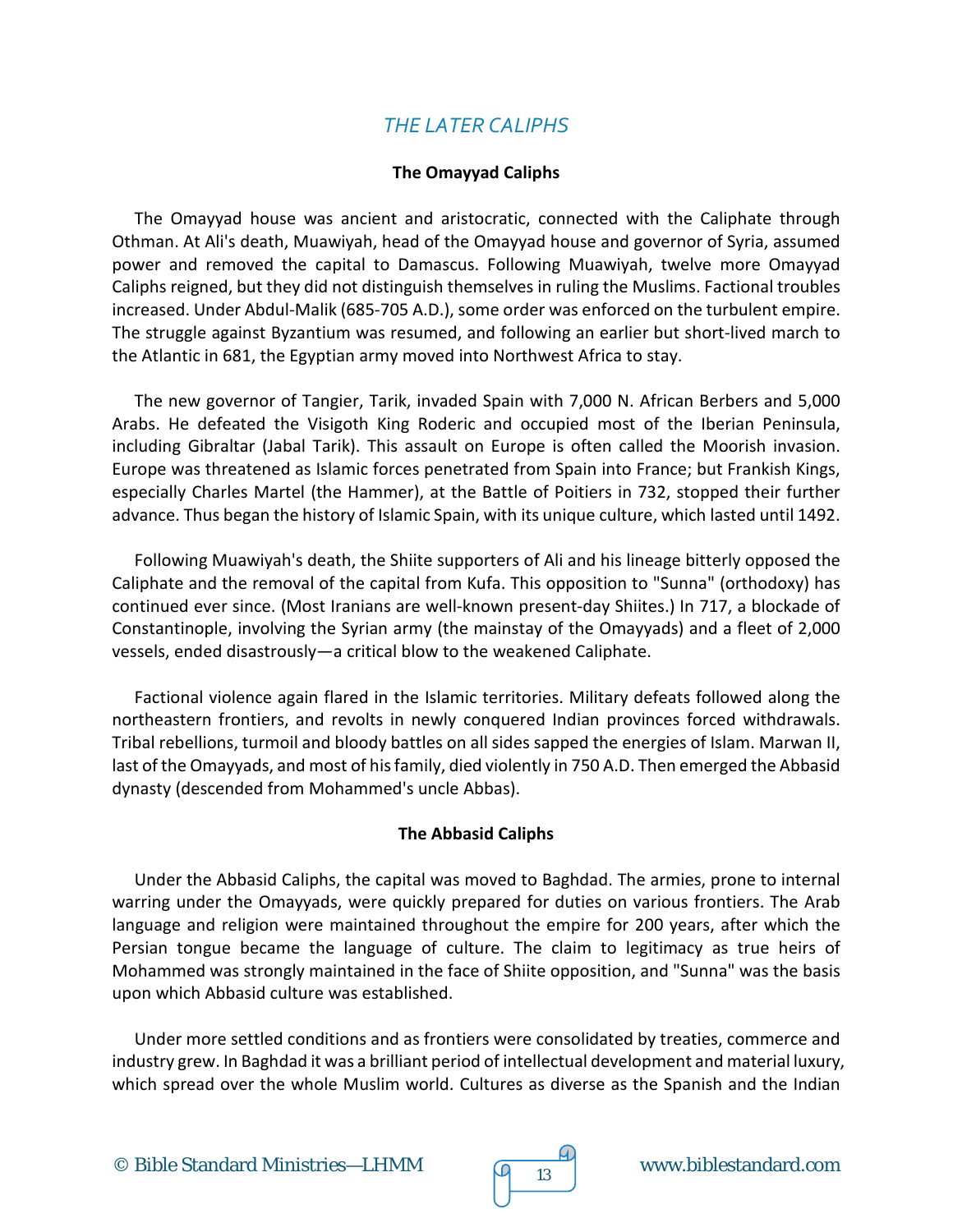were borne about by eager, restless scholars in a cross-fertilization of ideas which did much to highly elevate centers of learning, courts of administration and chambers of discussion.

Europe was at its darkest at this time. The Holy Roman Empire was forged between the Pope and the Frankish King. Europe, not yet recovered from the Barbarian ravages which had engulfed the Western Empire, looked fearfully on the two threatening "claws" of Islam, East and West. Even so, embassies were exchanged between Baghdad and the Emperor Charlemagne, and Christians were given more freedom to visit Jerusalem. The learning which filtered back to Europe set the newly emerging schools there alight with a new intellectualism to blend with their religious dogmas, initiating the slow rise of medieval scholastic learning.

As this age of Islamic glory passed its zenith, however, old enmities were revived. Local revolts broke out and chiefs gained a measure of independence. Baghdad itself fell into a state of near anarchy. The Shiites gained ground and the Abbasid dynasty staggered. Egypt and Spain fought out their histories almost independently. Palestine became a separate issue as in 1099 Crusaders from Europe took Jerusalem and held it until the great Islamic leader Saladin ended their occupation in 1187.

## **The Mongol Invasions**

In 1220 A.D. Mongol armies under Genghis Khan began their historic devastation in northern and eastern Persia. As Attila the Hun was the "Scourge of God" to Christian Europe, so Genghis was regarded by many as God's retribution on a careless Islamic generation.

Forty years later Baghdad itself was invaded and sacked by Mongols under Hulagu, grandson of Genghis. The last Caliph of Baghdad, Al-Mustasim, was kicked to death in 1258. About this time the Mamelukes, previously slaves from lands near to the Black Sea, seized power in Egypt and consolidated their reign in time to withstand the southern thrust of the Mongols. Persia was restored to Islam three generations later, not by conquest but by conversion, as the Mongol Ghayan (1295-1304), abandoned Buddhism to become a Muslim.

Mongol pressure from Asia was resumed as the all-conquering Tamerlane (*Lame Timur*), after conquests in Asia, swept down from Samarkand to subdue all the Eastern Islamic lands south to Syria. He was a "good Muslim" and favored the mystic Sufi orders in Persia.

Across the great central lands of Asia from the China Sea to the West European approaches and southward to the Timor Sea in the East and to the gates of Egypt in the West, the fervor of Islam had not abated. By missionary zeal in traders and in travelers, it had spread under the religiously tolerant Khans before Tamerlane. Wherever the nine-tailed Mongol standard had been raised, as far afield as Northern China, Indonesia and from there to the Philippine Islands, Islam had won its converts. With Tamerlane came an end to tolerance of missionary activities by Christians and followers of other faiths, leaving Islam with a clear field.

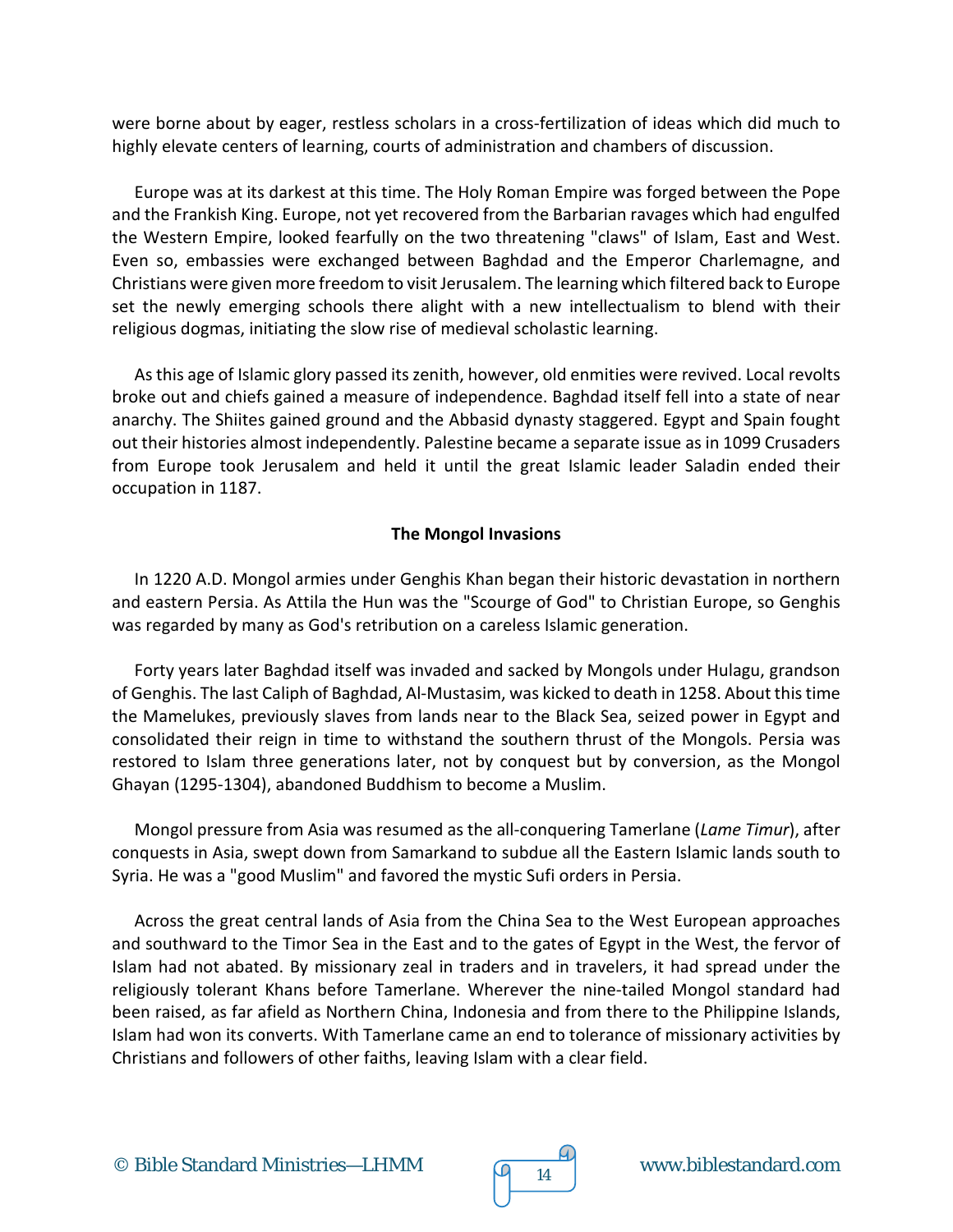## **The Ottoman Turks**

The Ottoman Turks, included among Islam's traditional fighting peoples, invaded and settled in Anatolia (Asia Minor) when Hulagu was establishing the Ilkhanate in Persia. Under Osman I (1259-1326), Ottoman forces invaded and took the territories north and south of the Marmara Sea, which links the Black Sea with the Aegean. Constantinople was taken in 1453. After a millennium of glory and power as a Roman, Christian and Occidental outpost in the East, it became a place of Ottoman, Islamic and Oriental expansion toward the West.

A hundred years later, the Ottoman empire reached into the Balkan States from the shores of the Eastern Adriatic, across the Carpathian Mountains to the northern shore of the Black Sea, as a menace to Christian Europe for centuries. Martin Luther in 1529 published a pamphlet "On the War against the Turks," which urged the Emperor to march against them, and later preached on the Islamic incursions as a fulfilment of prophecies from Ezekiel and Revelation (Gog and Magog) to punish corrupt Christendom.

The Ottoman empire swept around most of the Mediterranean's coastal lands almost to Gibraltar, then down through Mesopotamia to the Persian Gulf, and by the late 17th century the Hijaz and Yemen (where Islam began) were added. Yet it was during this time that decline set in, because of nepotism, corruption of officials, economic difficulties, factional rebellions and resistance to change by the dynastic rulers. Military defeats followed in the 18th century and in World War, Phase I, which resulted in the dissolution of the empire.

In World War, Phase I, Britain was held in landing at the Dardanelles in 1915 and in an advance up the Euphrates valley in 1916. But her moves in promoting disaffection among Islamic Arabs proved effective in Southern Palestine, and in 1917 General Allenby marched from Egypt and took Jerusalem while General Maude found success in Mesopotamia.

In the post-war settlement, Turkey, stripped of her empire, fell under Mustapha Kemal Ataturk, who broke up, abandoned or destroyed the old Islamic traditions and abolished the Caliphate. Several Arab states were set up.

## **The Moghuls of India**

The early influence of Arab rulers and Muslim missionaries among the Hindus of northwestern India was weakened by quarreling between Sunnite and Shiite Muslims, and by Hindu rebellions. The territories were later plundered by each new wave of Mongols, and Arabian sea commerce was jeopardized by the Portuguese under Albuquerque, in the early 16th century.

Baber, of Tamerlane's lineage, swept aside all opposition to set up a "Moghul" (Mongol) Empire over the greater part of India. His grandson Akbar, proclaimed Emperor at 13 in 1556, became the richest, most powerful monarch in the world in spite of a rift between Muslims and the native Hindus.

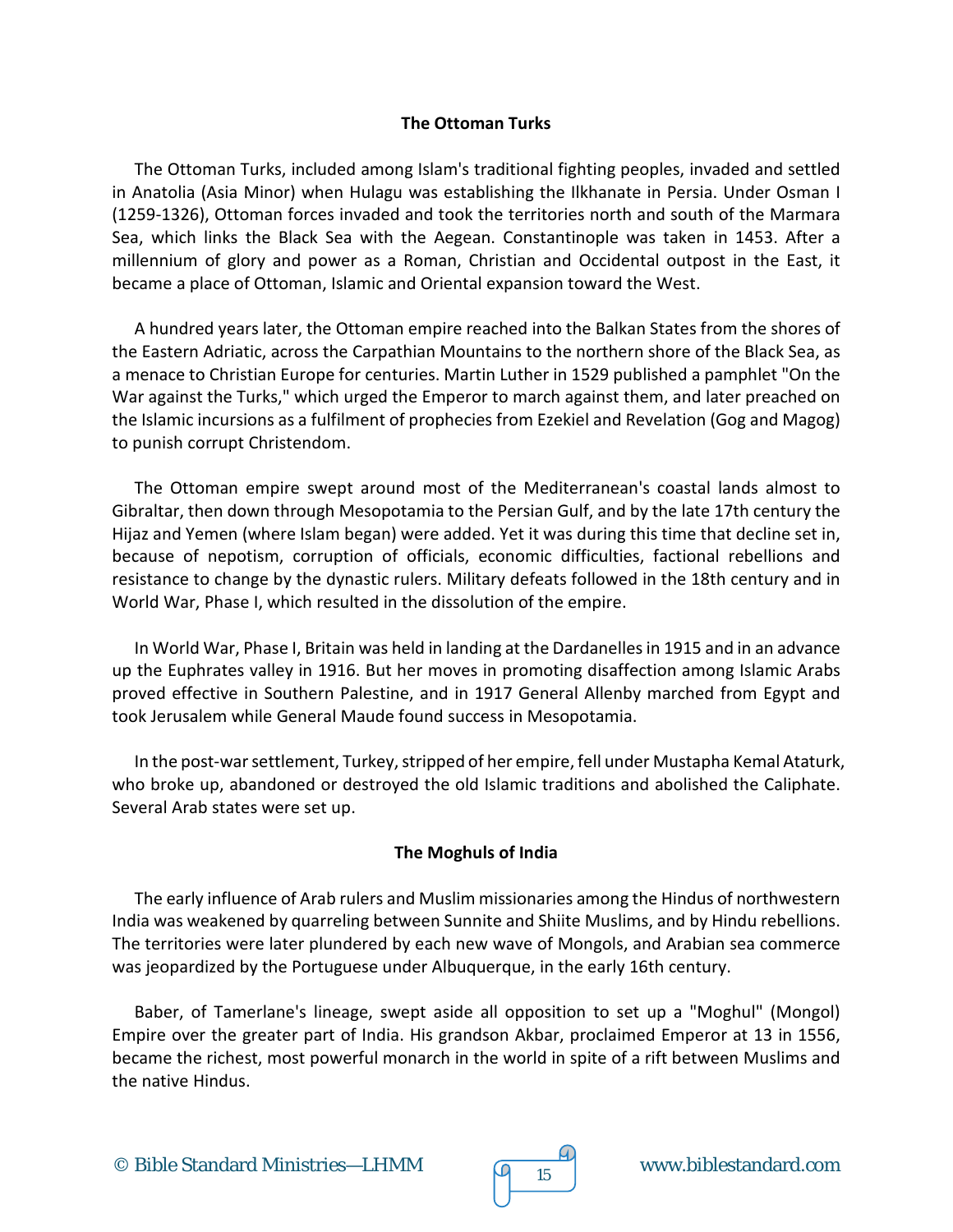As Muslim culture was superimposed on the ancient Hindu legacies of literature, art, religion and custom, it was modified into a unique and distinctive form. It remains in India to our day as a legacy of former Islamic glory. Mosques and minarets speak of that time, while the Taj Mahal at Agra remains a monument of man's ability to express his higher aspirations in stone.



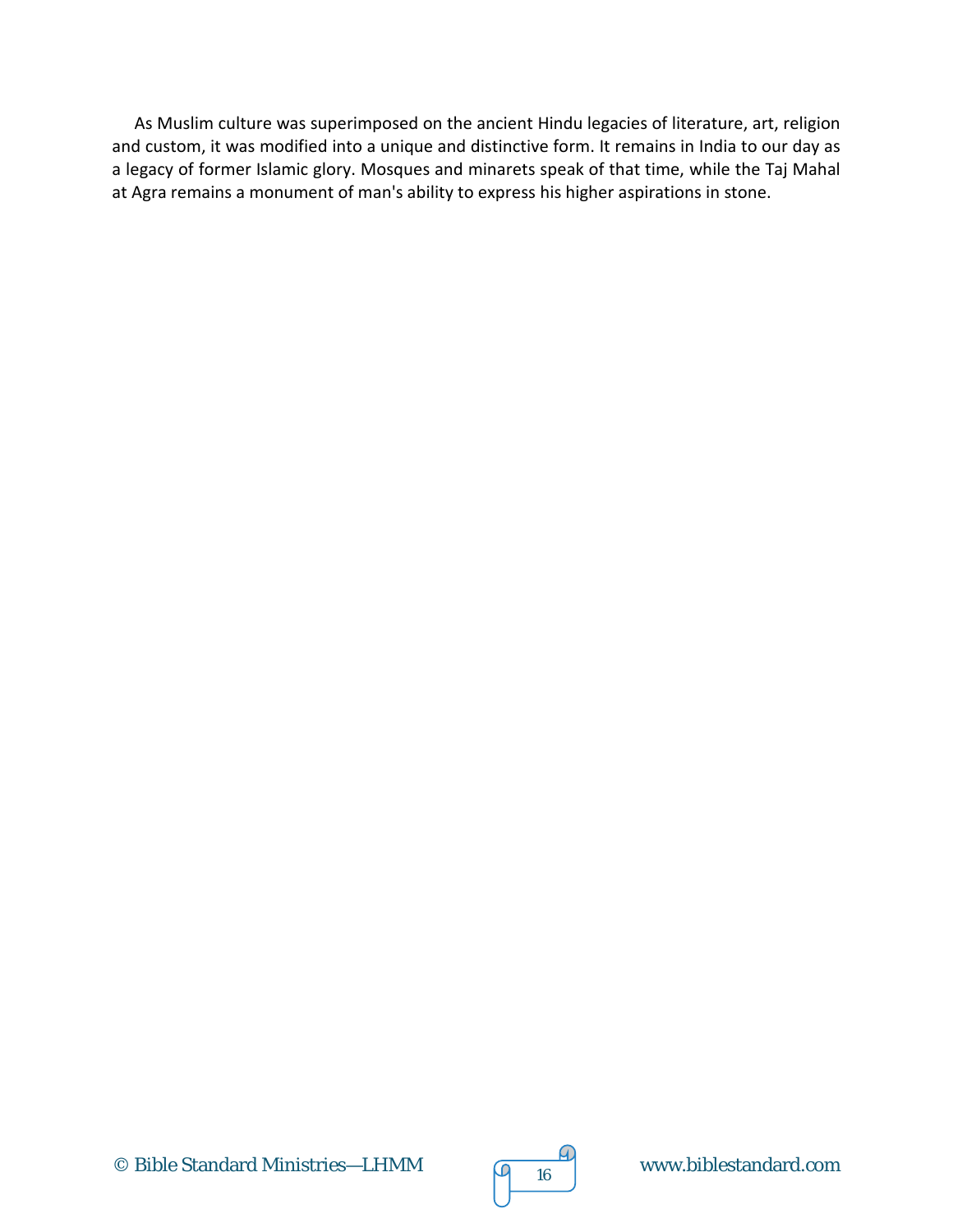# Islam, Mohammed and the Muslims

## Chapter 2

## *ISLAM IN THE TWENTY-FIRST CENTURY*

The World War, Phase I (1914-1918), left Britain and France with zonal responsibilities in the Gulf and Eastern Mediterranean regions respectively (the Sykes-Picot agreement), to administer partition of the Ottoman Empire. The Balfour Declaration (1917) further changed the political balance—with historic portent—by favoring a Jewish national home in Palestine. A British mandate over Palestine had been granted, and other political solutions were continually sought to reconcile French and British interests in the Middle East with rising nationalism, *etc.,* among the Islamic nations.

The World War, Phase II (1939-45), came with South Mediterranean coastal lands of Islam being overrun by the European combatants. In the aftermath, dynastic Arab rulers were beset by revolutionary movements of the political left, and many Jews migrated to Palestine in everincreasing numbers from many lands. First France, then Britain, resigned politically manufactured and increasingly embarrassing responsibilities, and the current pattern of the Islamic world began to fall into place.

Following a United Nations resolution in Nov. 1947, calling for the establishment of a Jewish State in Palestine, the State of Israel was established in May 1948. This event had and continues to have an incalculable effect on the future of Islam and the Muslims.

The economic power latent in oil (so-called "black gold"), in a world where "gun-barrel diplomacy" had given way to the power of an international assembly, was realized by those who possessed it. Islam has been divided between wealthy "oil-states," which have cast off Western control, and those without oil and dependent. As this economic power is wielded for political ends, the dependence of the greatest nations on Middle East oil has become ever more painfully apparent.

Islam still wars between its factions, and the voices of religious intolerance are heard, strident behind the new bulwark of oil-power. Islam still bows toward the Kaaba, but forces of political change threaten as Russian influence vies with the West's influence, and arms from both flood into this most sensitive political area of the world.

The arms buildup in the Middle East has reached huge proportions, and the world is tense, in fear of a major conflict of terrifying destructive potential, erupting across the lands where once the Caliphs ruled. This, it is feared, will draw in various nations and engulf the world in devastation from which hopes of survival would be more relevant than victory or defeat.

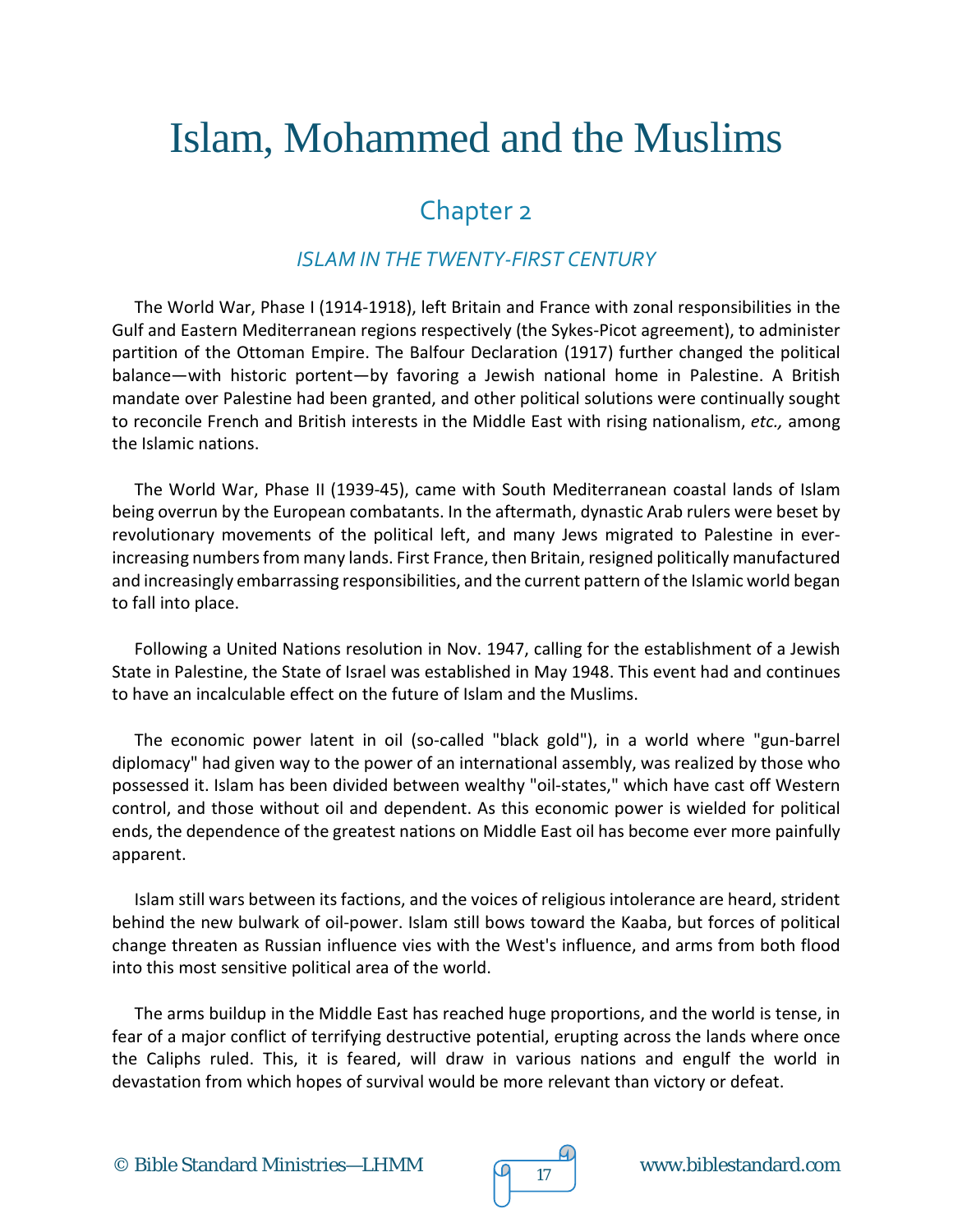Yet in these later days of peril, with the power and vitality of great nations draining away in an orgy of buying and building weapons, the cries of Islam are heard again. Some cry for justice, others for a *jihad* against Israel. Some cry against the materialism of the West, and/or against the atheism of Russia. Some cry for the coming of the Mahdi (counterpart of the Jewish and Christian Messiah), and some for a homeland west of the Jordan. Sunnites and Shiites cry against each other, while the cries of nationalism are raised against any attempt to reunite Islam under one Imam, Sultan or Caliph.

The industrial nations of the world, conscious only of their need for oil, look on in fear and in Occidental or Far Eastern puzzlement at this display of Koranic "logic," and can only hope for the best, while feverishly seeking, by any means, to avoid the worst.

## *WRITINGS AND TRADITIONS THAT ARE SACRED TO MUSLIMS*

For a better understanding of writings and traditions that are sacred to Muslims, and of the rise of Islamic schisms and sects, a brief description of these may be helpful. It is often difficult to accurately convey the sense of oriental words to the occidental mind by translation. A reasonable approximation will suffice for present purposes.

## **The Koran and the Hadith**

(1) The Koran, the sacred book of the Muslims, contains teachings Mohammed claimed were revealed to him in Arabic (sura 26: 192-195) by God through the angel Gabriel. Parts of the Hadith (*tradition*) are more explicit on this than the Koran. The Koran is somewhat smaller than the Christian New Testament, with 114 chapters (called suras) arranged in order of length. Suras are not arranged chronologically because many are composite, embodying statements or discourses from different periods—not determinable with very much accuracy. The Koran's impact does not carry over in translation. When recited in Arabic to Arabs by one who is trained, it has a decided effect on its hearers, even after nearly 1400 years. The Koran text now in general use was prepared in the first century after Mohammed's death and has since remained the authoritative version.

(2) The Hadith (*tradition*) literally means a *saying* or *statement.* It is used also to denote the compendium of statements traceable to Mohammed's original "Companions," on what he said, did and/or approved. It is free from foreign influence and, in its six authoritative collections (*"alsihah al-sittah,"* the six genuine ones), largely free from accretions of non-"Companion" origin. Of these six the most scrupulously compiled is generally acknowledged as that of Al-Bukhari (died 870 A.D.).

## **The Sunna, Ijma and Sharia**

(3) The Sunna (*way,* or *custom*) is a pre-Islamic word; Meccans were reproved by Mohammed for clinging to the "sunna" of their fathers after his revelation of the unchanging "sunna" of God.

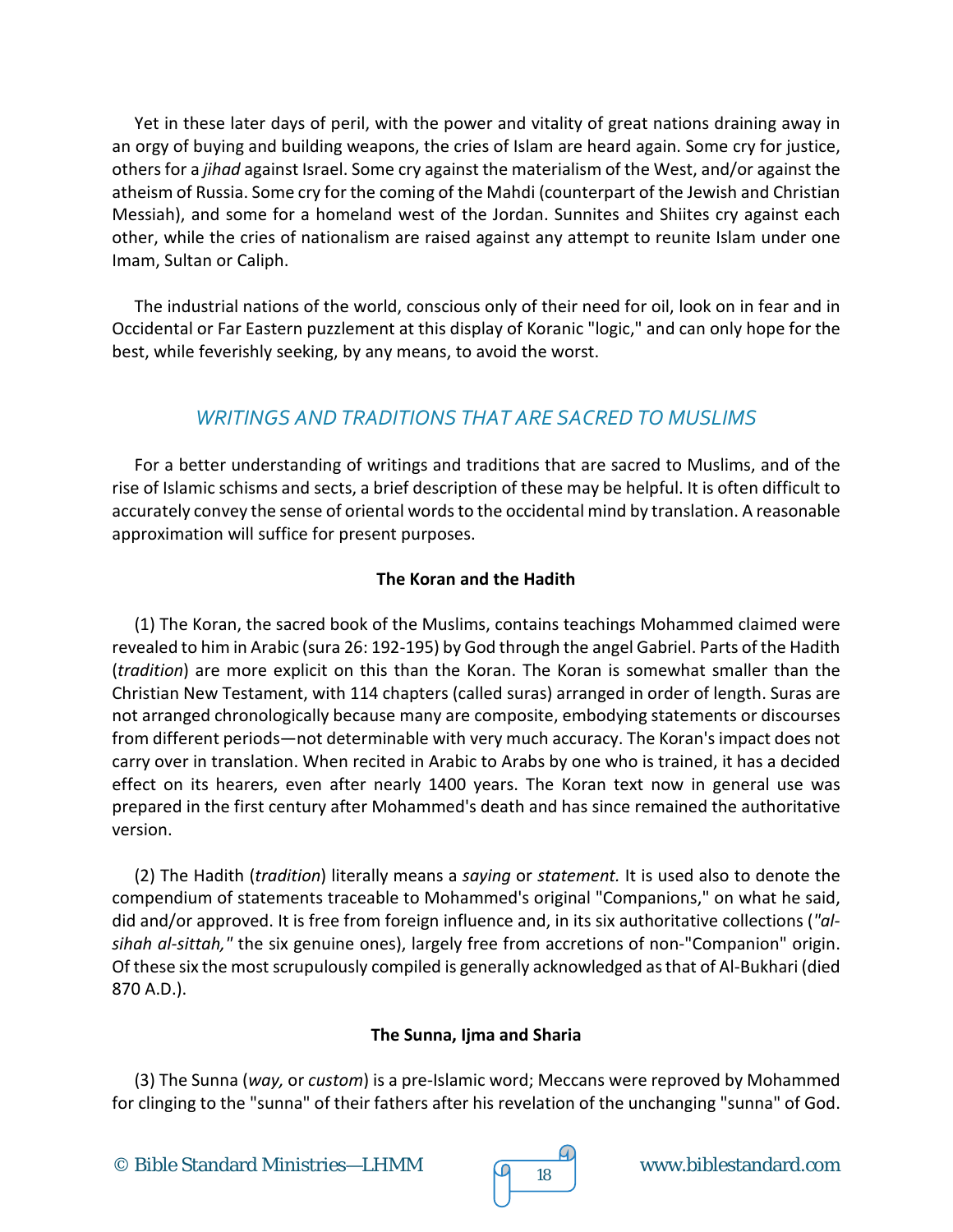Strictly, "sunna" is used to describe those traditional usages not laid down in the Koran. In the Islamic sense, it is the primitive community's customs handed down orally—but differences occurred as to whether that community was solely that of Mohammed's day or if it should include also the community of Caliphs who were Mohammed's "Companions." The Hadith is the vehicle for the "sunna."

(4) Ijma (*consensus*) is a very difficult word to accurately define. It carries the sense of universal agreement and refers to the generally and traditionally accepted views of the Muslim world on what the Koran and the "sunna" mean in the formulation of Islamic doctrine and practice.

In its primary sense the Ijma has reference to the traditions and customs of the past, and is the historic justification whereby the beliefs and practices of the "Companions" of Medina gained and maintained authority. In a secondary sense it is a principle of toleration of differing "schools" within Islam, where these have resulted from conversion of peoples of other cultures who brought with them ways which modified the "sunna" for their own specific purposes. The "ijma" of the doctors and thinkers has always been subject, in final analysis, to the "ijma" of the community.

(5) The Sharia (literally, *path to the watering place*) covers the total way of life as explicitly or implicitly commanded by God and embodies all the doctrines (beliefs) and law (practice) of Islam. It is based on the Koran, Sunna, Ijma and "Qiyas" (analogical reasoning by which the meaning of the other three is interpreted).

## **The Five Articles of Faith**

(6) These are the basic tenets that Muslims are required to believe:

(*a*) There is only one true God, whose name is Allah, who is all-seeing, all-knowing and allpowerful.

(*b*) There are good angels, with Gabriel as chief, who appeared to Mohammed, and the *djinn* (fallen angels, really), with the Shaitan as the chief.

(*c*) There are four God-inspired books: the Torah (the five books of Moses), the Psalms of David, the Gospel of Jesus and the Koran. The Koran is the most important, because it is Allah's final word to mankind.

(*d*) The prophets are Adam, Noah, Abraham, Moses, David, Jonah, Jesus and about 20 others. But the last and greatest, the sum and seal of all, is Mohammed.

(*e*) On the "last day" the dead will be awakened and guardian angels sent by Allah will witness to men's deeds and judge each one as worthy of entering Paradise (with sensual pleasures included), or else condemn them to a hell of eternal torment. Allah has determined what He pleases and no one can change what He has decreed.

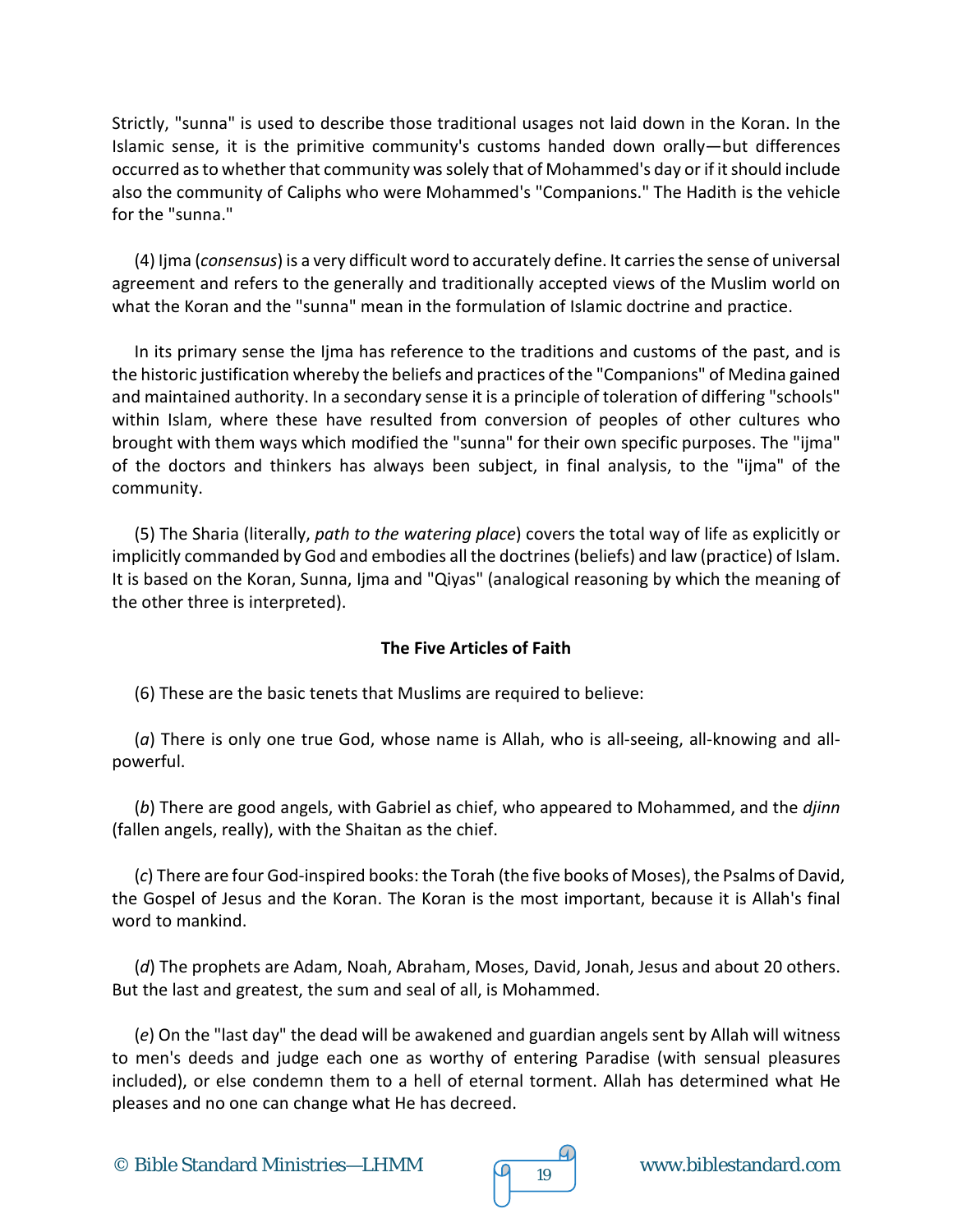## **The Five Pillars of Faith**

(7) These are duties Muslims are required to perform in order to attain salvation:

(*a*) Publicly stating the *Shahadah:* "There is no God but Allah, and Mohammed is His Prophet."

(*b*) Prayers and ritual washings five times daily.

(*c*) Paying *Zakat* tax—alms—a tithe of one's income.

(*d*) Fasting (in the daylight hours only) during Ramadan, the ninth month, and avoidance of any unworthy act, which would make the fasting meaningless.

(*e*) Making at least one *hajj*—pilgrimage to Mecca—with its rites, during one's lifetime.

(Thus we see that Islam teaches salvation by works, which is contrary to the Bible teaching of justification by faith—Rom. 3: 20; Eph. 2: 8, 9; Gal. 2: 16; Titus 3: 5.)

## *ISLAMIC SCHISMS AND SECTS*

Out of the foregoing criteria of Muslim orthodoxy, differences arose which at worst created schisms and at best variations among Muslims. Some divisions are not sects in the true sense, but are tolerated differences within Islam, for division has been made without physical separation. A description of divisions follows:

## **The Sunnites and the Shiites**

(1) The Sunnites are the orthodox Muslims, who form about 85 percent of the 2 billion Muslims of our day. They accept the "sunna" of the community as well as of the Koran. The enormous influence of "Araberthum" (the Arab teaching) retained a primitive and stable orthodoxy among the Sunnites. Medina, birthplace of the Koran and the Hadith, was the universal school of Islamic theology, and schools in other countries had purely local significance. Thus law and conformity has prevailed among the Sunnites.

(2) The Shiites (from *shia,* meaning *party*) are those Muslims who opposed the removal of the Islamic capital from Kufa to Damascus at Ali's death in 661 A.D. and sought to restore his house to the Caliphate. They regard as illegal the conduct of the community after Mohammed's death and the "sunna" of post-Mohammedan "Companions" to which it gave rise. The first three Caliphs—Abu Bakr, Omar and Othman—are not regarded by them as genuine successors to Mohammed. Ali is held to be the true successor; on this head, opposition of Shiites to Sunnites still continues, with occasional bloodshed. The Shiites are the main and historic schism of Islam

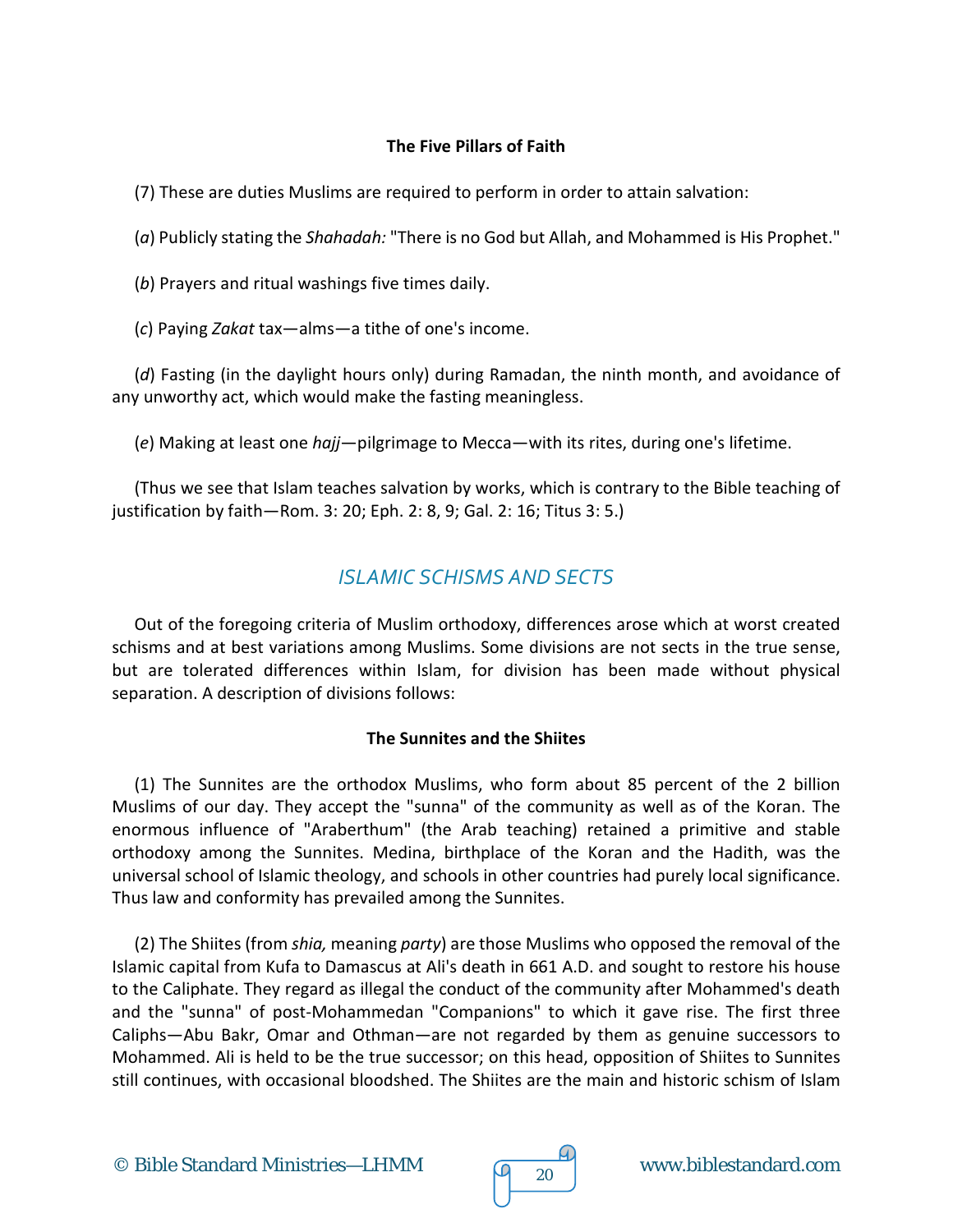and claim about 15 percent of Muslims. After some early deviations under esoteric influences, they settled down into three main groups:

(*a*) The Imamis, who recognize twelve Imams, claimed to be God-ordained spiritual leaders inspired by a special spiritual force. The last Imam, Mohammed al Muntazar (*the Expected One*), disappeared about 873 A.D. and his return is still looked for. This group is strong in Persia and has followers in Syria, Iraq and India.

(*b*) The Ismailis are the followers of Ismail, whom they regard as the seventh Imam rather than his brother Musa. From the Ismailis came the Karmations (a revolutionary movement in the Middle Ages), the Egyptian Caliphate of the Fatimids (969-1171 A.D.) and the Assassins of modern India and East Africa. The wealthy Aga Khan in India is their spiritual and temporal head.

(*c*) The Zaidis are dominant in Yemen. Believing in a continuing line of Imams who have no supernatural qualities and who have descended from Ali's day, they accept also that the community of the Medinan "Companions" were justified in their "sunna" and their Caliphate before Ali, under circumstances then prevailing. Of the Shiites they are closest to the Sunni.

## **The Kharijites, Sufis and Wahhabis**

(3) In 675 A.D., shortly after Ali's Caliphate began, an opposition party called the Kharijites (*seceders*) was formed among the fanatically religious tribesmen of Mesopotamia and the Iraq border. In contention with Muawiya for the Caliphate, Ali had been selected by arbitration. While the majority upheld this, the Kharijites did not; they claimed that God alone was authorized to select (sura 6: 57-62). They separated and fought Ali and (later) against the Damascus Omayyad Caliphs.

The Kharijites were a hardy people, who fought bravely. Despite comparative fewness they warred against the Islamic orthodox establishment and were notorious for their cruelties. Their power was broken with great difficulty; since then they have played a very minor role, mostly in North Africa and Eastern Arabia.

(4) The Sufis (this word means *wearers of wool*—woolen clothing was associated with spirituality even in pre-Islamic times) were a speculative, philosophical and mystical group and movement, which arose as a pietistic alternative to the more formal primitive Arabic Islam.

During the third generation after Mohammed, a great apostasy occurred which left the mystics clearly defined from the "law-and-practice" followers of the Medinan school. The mystics formed orders and brotherhoods, some of which merged, while others fell away as Sufism evolved. Dwelling on such Koranic verses as sura 2: 115; 57: 3; 50: 16 and 8: 24, Sufism teaches asceticism, absolute extinction of the ego and prostration in prayer and humility before God. Much meditation on God's nature and created things is done and the spirit of devotion raises it to a high level of mystical meaning.

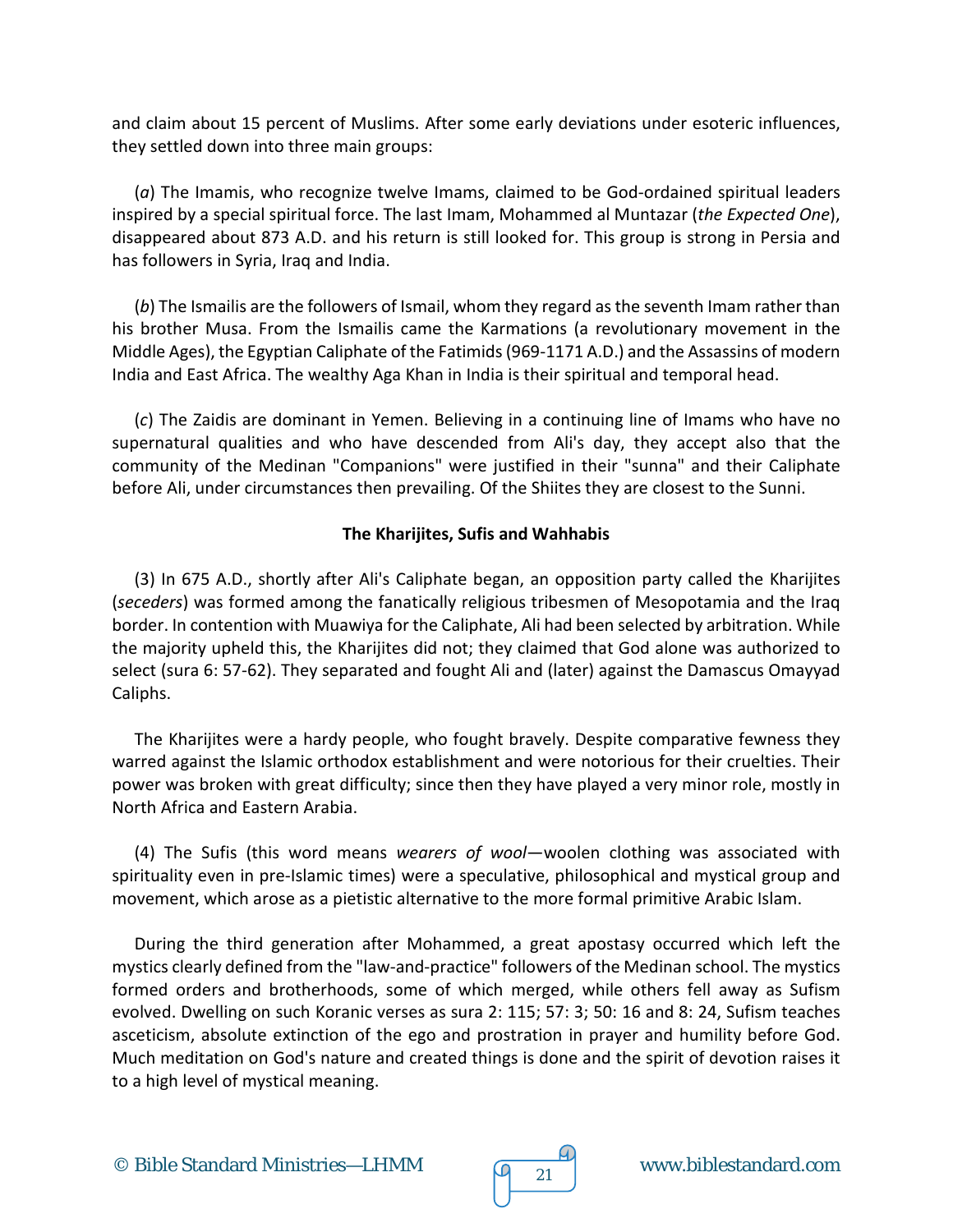In early, formative years varied material was used by preaching ascetics. Christian, Buddhist, Jewish and Zoroastrian legends and Gnostic beliefs rubbed shoulders with Arabian folklore and stories from ancient Syria and Babylonia, as the Sufi "Qussas" (*story-tellers*) gave sermons and commentaries on the Koran. Christianity (much of it apocryphal) and Gnosticism were in evidence but modified into conformity with Islamic teachings, with blurred lines between separate beliefs where Sufism predominated. The Christian Second Advent teachings are interpreted in Islamic terms as the Mahdi's coming, and the predicted conditions at his arrival are much akin to those forecast for the time of Christ's return.

Sufism with its ecstatic spirit of devotion swept through Islam, affecting rulers, aristocrats, intellectuals and ordinary Muslims. It promoted missionary zeal, thereby carrying Sufi ideals to all the old Muslim territories. It carried Islamic teachings also into India, Central Africa and Central and Southeast Asia after the Islamic conquests, and later across the Mongol empire.

Without firm control of excesses to which fanaticism led many Sufis, a strain was placed on Ijma as it stretched to embody the new ways. Scores of Sufi orders arose; over 70 are still active. Some degraded forms of Sufism have led to drug-taking, fire-eating, wizardry, dervish-dancing and snake-charming, but in general it has many sincere, devout adherents. Inevitably, the very nature of extreme mysticism creates strong parallels, and similarities exist between Islam and Hinduism and the recently emerging Western mystical cults.

(5) The Wahhabi reform movement, begun in 1744 in Central Arabia by Mohammed Ibn al-Wahhab, fought against Sufism and deterioration in the observance of primitive Koranic beliefs and practices among the orthodox. It gained support and strength as by word and arms it attacked compromise. Central and Eastern Arabia were overcome and the Ottoman Empire was challenged as Mecca and an Iraqi strong point were captured. Although the political and military aspects of the Wahhabi uprising were soon ruthlessly put down, its influence, especially in Saudi Arabia, has lived on in many Arab-oriented, traditional forms of opposition to Sufism.

## **Babis and Bahais**

(6) The Babi movement arose in Persia in 1844 out of Shiite beliefs in the return of the last Imam (Mahdi, who disappeared about 873 A.D.) to establish peace and justice. It was founded by Mirza Ali Mohammed of Shiraz. The "hidden" Imam later allegedly made contact with followers through human agents styled "Bab." By using this title, Mirza Ali Mohammed taught that the Imam was communicating through him.

Later the Bab claimed to be the Mahdi, and his followers regarded him as a Divine being in the flesh. He commanded all rulers to be subject to him, beginning with the Shah of Persia. Shortly thereafter he and 20,000 were put to death, in a wave of frenzied persecution by the Shiite hierarchy and the state (1850 A.D.). Babi doctrine differs from Islamic orthodoxy in holding that Divine manifestation and revelation did not end in Mohammed and the Koran, although his teachings as to the Jewish Prophets and Jesus are adhered to.



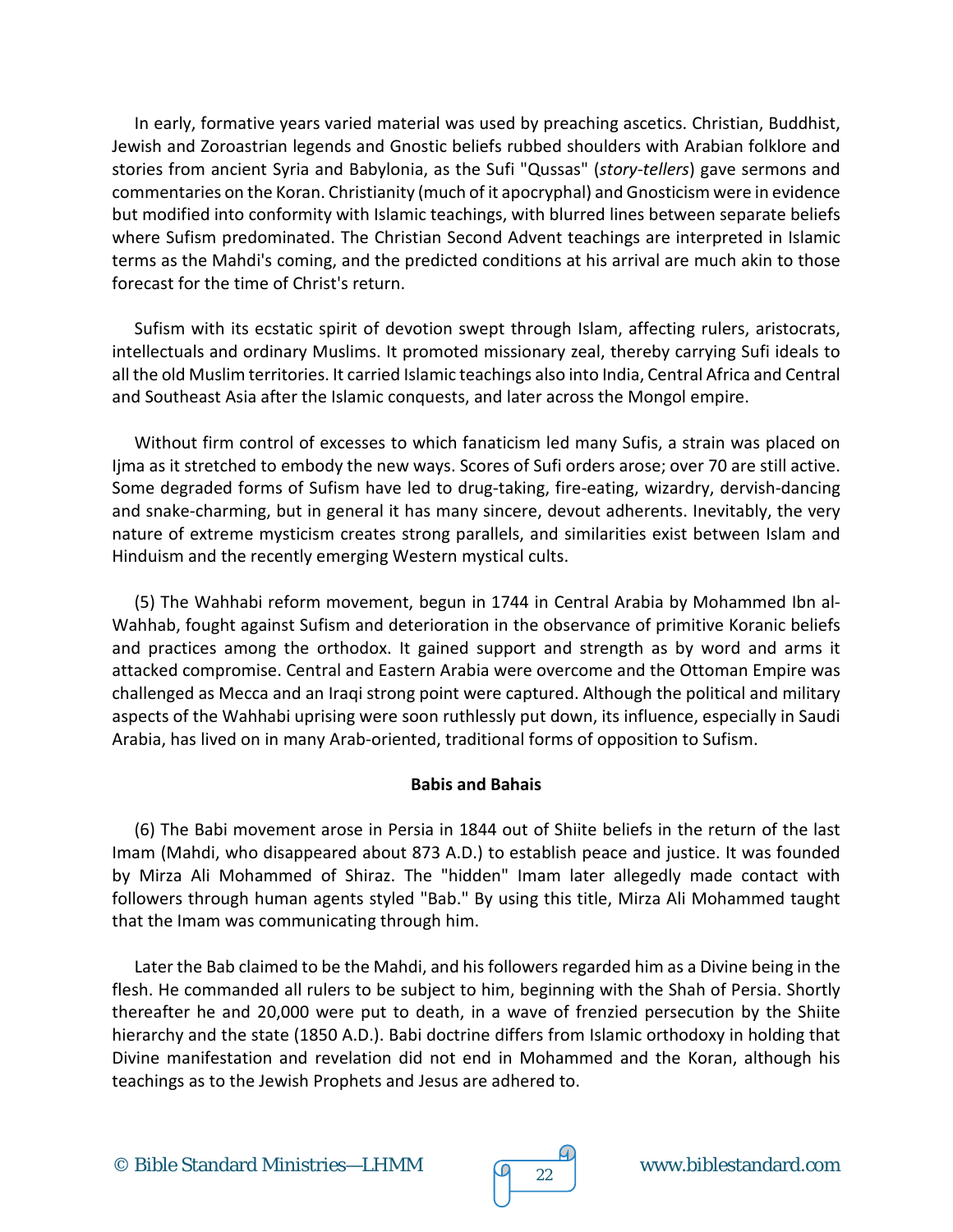The Bab referred to a successor God would manifest, linked by the mystical number 19 in a prophetic chronology, which gave rise later to Bahaullah and Bahaism. There are very few Babis today. The Bab's grave and shrine are on Mount Carmel in Israel.

(7) Mirza Husayn Ali (Bahaullah) founded Bahaism in Persia in the 1850s. Of noble lineage and a follower of the Bab's teachings, he was in 1853 put into prison by those who had caused the Bab's execution. There he became convinced he was the one foretold by the Bab.

As Bahaullah's fame and following grew, while still a prisoner he was transferred to Baghdad, then in 1863 to Constantinople, when in accordance with the Bab's mystical 19-year cycle (after 1844, when Babism was founded), he announced himself as "him whom God would manifest" and was named Bahaullah (*splendor of God*) by followers. Eventually he and his (Bahai) followers were imprisoned in Acre, where he died in 1892. Shiite persecution of Bahais continues in our day in Iran. Haifa, with the Bab's tomb nearby, is now the world center of Bahaism. There is a great center also near Chicago.

Bahaullah left his son, Abbas Effendi, called Abdul Baha (servant of Baha), as leader of the Bahais and interpreter of his message. He journeyed in Europe and America, lecturing on Bahai world peace views. Bahais believe all founders of religious movements are God-sent in a vast plan for mankind's uplift by education and promoting the brotherhood of all. They therefore advocate abolishing class, religious and ethnic prejudices and divisions. They have no priesthood or ritual form of worship. Abdul Baha's grandson, known as Shogi Effendi Rabbani (1896-1957), carried on the work. Since his death, it has been directed by a nine-member governing body elected by 27 custodians appointed by Shogi Effendi.

Bahaism's field is now worldwide, with local and national assemblies. Much missionary work is done through publications in over 350 languages, educational programs and personally. The movement is now far removed from its Islamic origins, though related through the claimed fulfilment of the Shiite prophecies about Mahdi.

## *THE BIBLE SUPERIOR TO THE KORAN*

When we consider the ignorance, superstition, cruelty, *etc.,* of the Arab world before Mohammed's day, we see that he was a reformer who brought a new national and social awareness and an unaccustomed and enduring unity to his people. He invested all his teachings with what he considered an unassailable authority by invoking upon them God's approval.

From Judaism, which supplied most of the raw material for Mohammed's understanding, came the strongly marked sense of justice and the concept of the line of prophets sent by God. From Christianity came the sense of universality lacking in Judaism and a glimpse of the resurrection of the world (John 5: 28, 29). From his personal experiences of received revelations (real, hallucinatory or by deception) came his sense of personal commission and office.

© Bible Standard Ministries—LHMM  $\sqrt{q}$  23 www.biblestandard.com



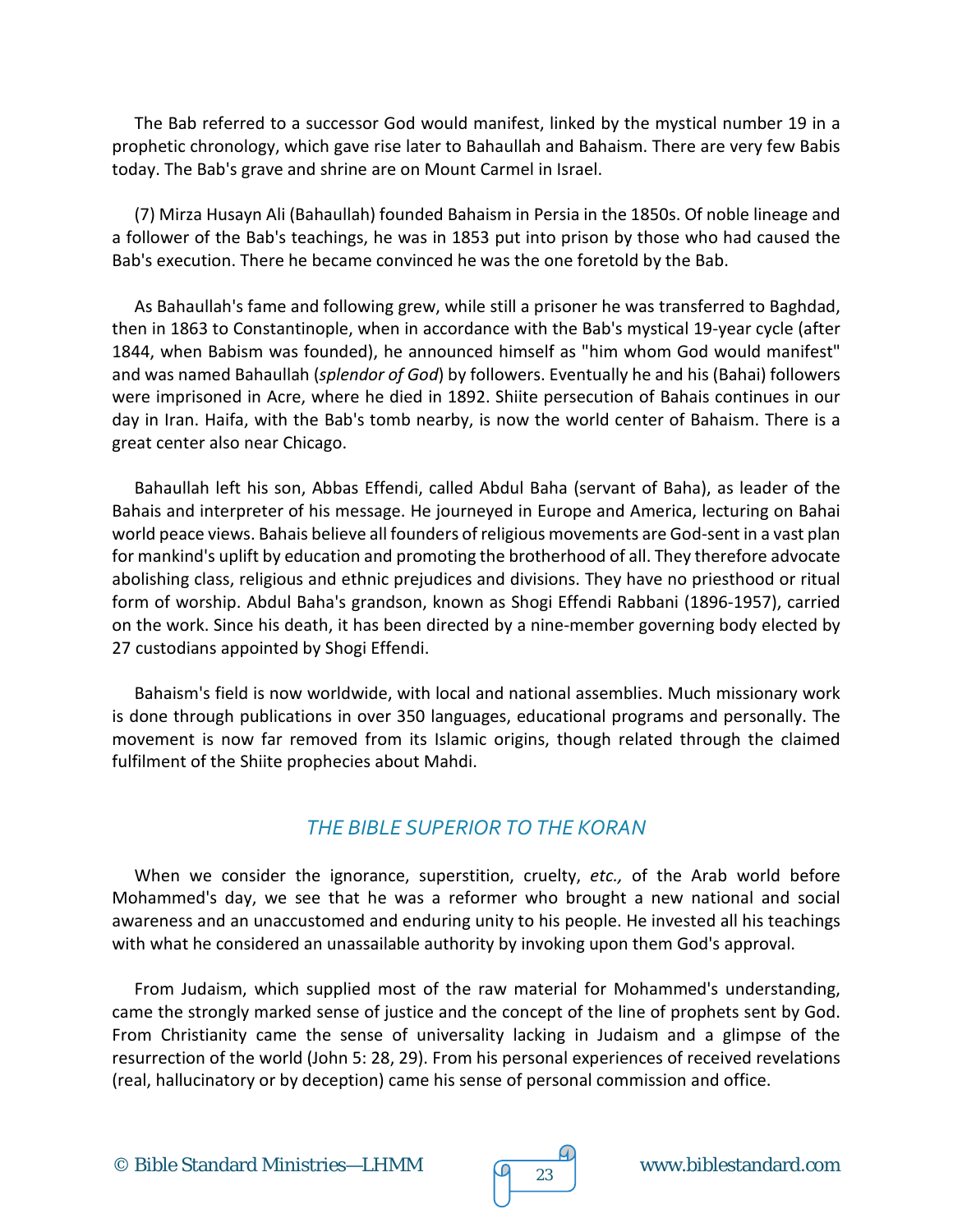A basic weakness of Islam is that it was drawn from an imperfect understanding of the Old Testament, and also an almost total ignorance of New Testament writings—strange to relate, where Mohammed did understand them he seemed to accept them. One wonders what would have resulted if he had been exposed to Christian truth rather than to the errors and sectarianism which he so frequently encountered.

Mohammed labored under a great disadvantage in living when the true Church was entering its 1260-year Wilderness condition, which began in 539 A.D. (Rev. 12: 6; Psa. 107: 1-7). Most of the Christians he met were Nestorians, and Gnosticism's effects also were then widespread among Christians and Jews of the Middle East and Asia.

## **Mohammed's Claim for the Koran Refuted**

Mohammed claimed that the Koran replaced the Bible (both in the Old and New Testaments). But the Bible alone is God's revealed Word (Deut. 29: 29); it was completed and made unchangeable about 100 A.D., when the Apostle John transmitted the book of Revelation for the resurrected Jesus (Rev. 1: 1-3). The Bible clearly states, "If any man shall add unto these things, God shall add unto him the plagues that are written in this book: and if any man shall take away from the words of the book of this prophecy, God shall take away his part out of the book of life, and out of the holy city, and from the things which are written in this book" (Rev. 22: 18, 19).

Through the substitution of the Koran with its errors, Mohammed and his "Companions" took away many of the true teachings of the Bible and *added* much—including much that contradicts the Bible. Rev. 22: 18 specifically addresses "every man that heareth [understandeth] the prophecy of this book [which Mohammed did not]" (compare Acts 17: 30). Jehovah in His infinite mercy will doubtless hold Mohammed much less responsible for setting aside His Word (John 17: 17; Isa. 55: 11) than those who have ignored His warnings after having come to know the Truth (Heb. 10: 26, 27; Matt. 6: 23). Mohammed's erroneous claim was not necessary to his early reform work, and this wrong step marks his departure into bypaths.

## **The Bible Alone is God's Word**

The Bible alone in its two parts is the fully integrated, harmonious and complete Word of God to mankind in this present evil world. Outstanding events recorded in the New Testament were foreshadowed in the Old: John the Baptist as the Messiah's forerunner (Isa. 40: 3, compare Mark 1: 2, 3); Jesus as Deliverer (Isa. 51: 9; 53: 1; 61: 1-3, compare John 12: 38; Luke 4: 17-19), as Redeemer (Isa. 59: 20; 52: 3, compare Rom. 11: 26; 1 Pet. 1: 18-20), as Messiah (Isa. 9: 6, 7, compare Eph. 1: 20-23), His crucifixion (Num. 21: 8, 9, compare John 3: 14, 15), and His death and resurrection (Psa. 16: 10, Jonah 2: 2, compare Acts 2: 31; Matt. 12: 40, 41). The twelve Apostles were foreshadowed in the twelve wells at Elim (Ex. 15: 27, *etc*.).

The New Testament in turn refers to the salient features of the Old as the source of its understanding, as proof of the validity of its teachings and as its guide to aspects of God's great Plan of the Ages which are yet future. Both Testaments combine harmoniously as one book in

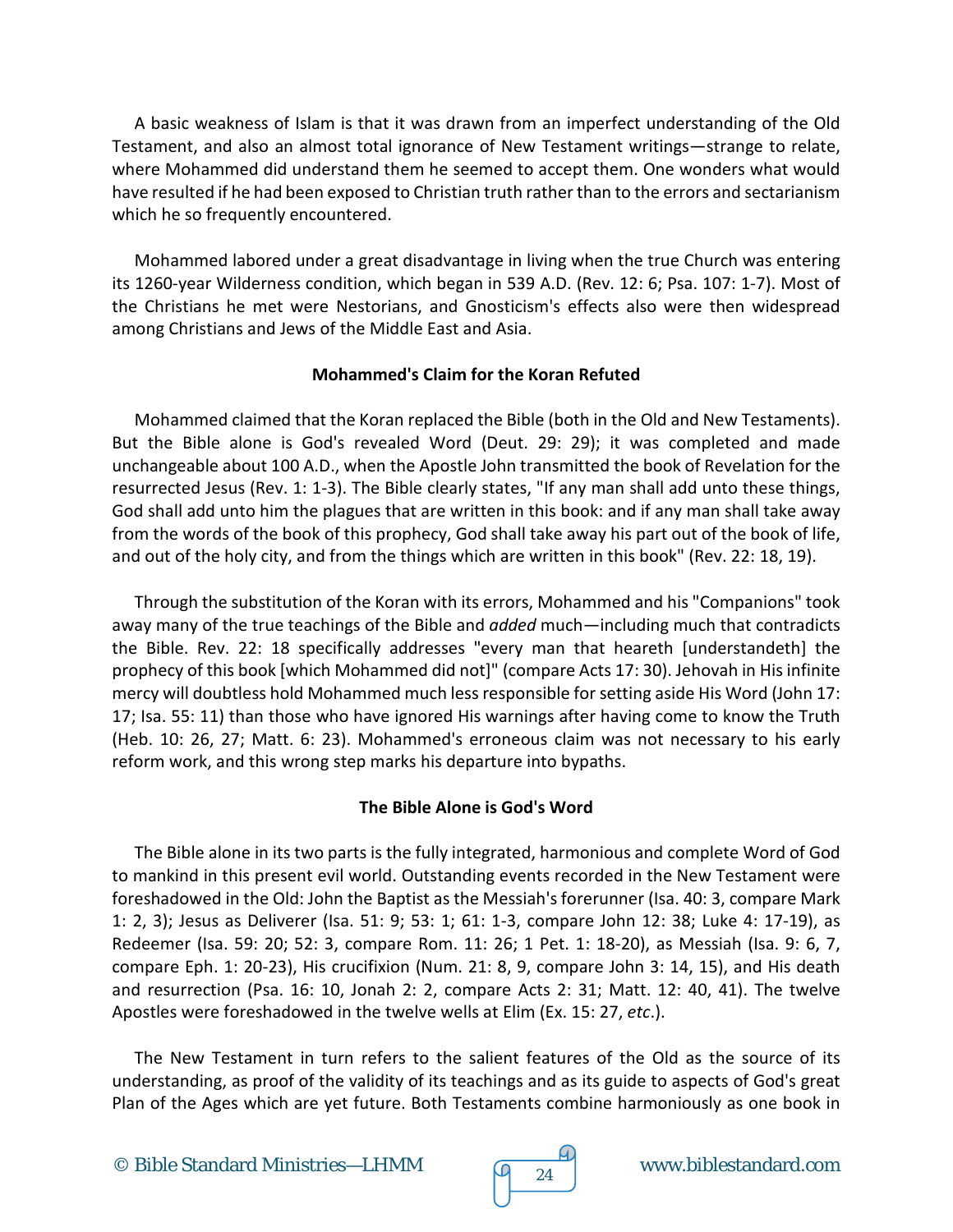witnessing ("the Mouth of the LORD"—Isa. 40: 5; Acts 3: 18-21; Matt. 4: 4) to the Divine Plan and its outworking in all its many facets.

As we shall see later, Mohammed mistakenly believed that both he and Islam were foretold in both Testaments. Nowhere is Mohammed, Islam or the Koran referred to in the Old or New Testament as having an active pre-Millennial part in God's Plan for accomplishing His purposes, either in the elective calling (Phil. 3: 14; Heb. 3: 1) or restitution (Acts 3: 18-21). On the contrary, Mohammed and all Muslims, together with the rest of the unenlightened "groaning creation" (Rom. 8: 22), must await the establishment of the Millennial Kingdom to become beneficiaries of the work of God, Jesus and the glorified Church under the terms of the New Covenant.

It is interesting nevertheless to note that the conscientious Muslim's willingness to submit to the will of Allah (Islam—*surrender*, *submission*), however doctrinally in error he may be now, will stand him in good stead when with the rest of the world of mankind he must submit in obedience to the rule of Christ or else lose life (Phil. 2: 9-11).

## **The Bible's Power**

The superiority of the Bible is shown in its supernatural power to promote the general good and in the fact that it has evoked bitter opposition from Satanically motivated sources of evil. Particularly during the Dark Ages the light of Bible truth was feared and its messengers were hated—the suppression of both was considered essential by the apostate Christian church (see *The Time is at Hand,* chap. 9).

The setting free of Bible truth by the worldwide publishing of the Bible in vernacular languages led to the partial uplifting and enlightening of the whole race, in the raising of the true torch of liberty, equality and fraternity, making impossible the absolute rule of the Papacy over the modern world. There followed wide reforms in the education and liberation of the "common man," such as his obtaining the right to vote, and in the establishment of rights for women and the protection of children.

In contrast the "light" of Islam, which led to the age of splendor in Cordova, Baghdad and Bokhara, came, not from the Koran, but was borrowed by Mohammed from Jews, Greeks, Hindus, Egyptians and Northern Aryan races. Significantly, this "light," while leading to the setting up of great centers of learning for the privileged (while Europe was still in medieval darkness!), did little or nothing to relieve the condition of the needy, the enslaved or the socially deprived (to this day zealot Muslims enforce social inferiority upon their women).

Furthermore, since the Koran has never been bitterly opposed, suppressed, counterfeited, distorted or discredited (as have the Bible's true teachings for over 1800 years), the indication is that Satan sees in the Koran's teachings no threat to his design to keep the world enslaved by deceit, and spiritually blind, deaf and dumb (2 Cor. 4: 3-6; Matt. 13: 15-17; John 5: 19—Diaglott).

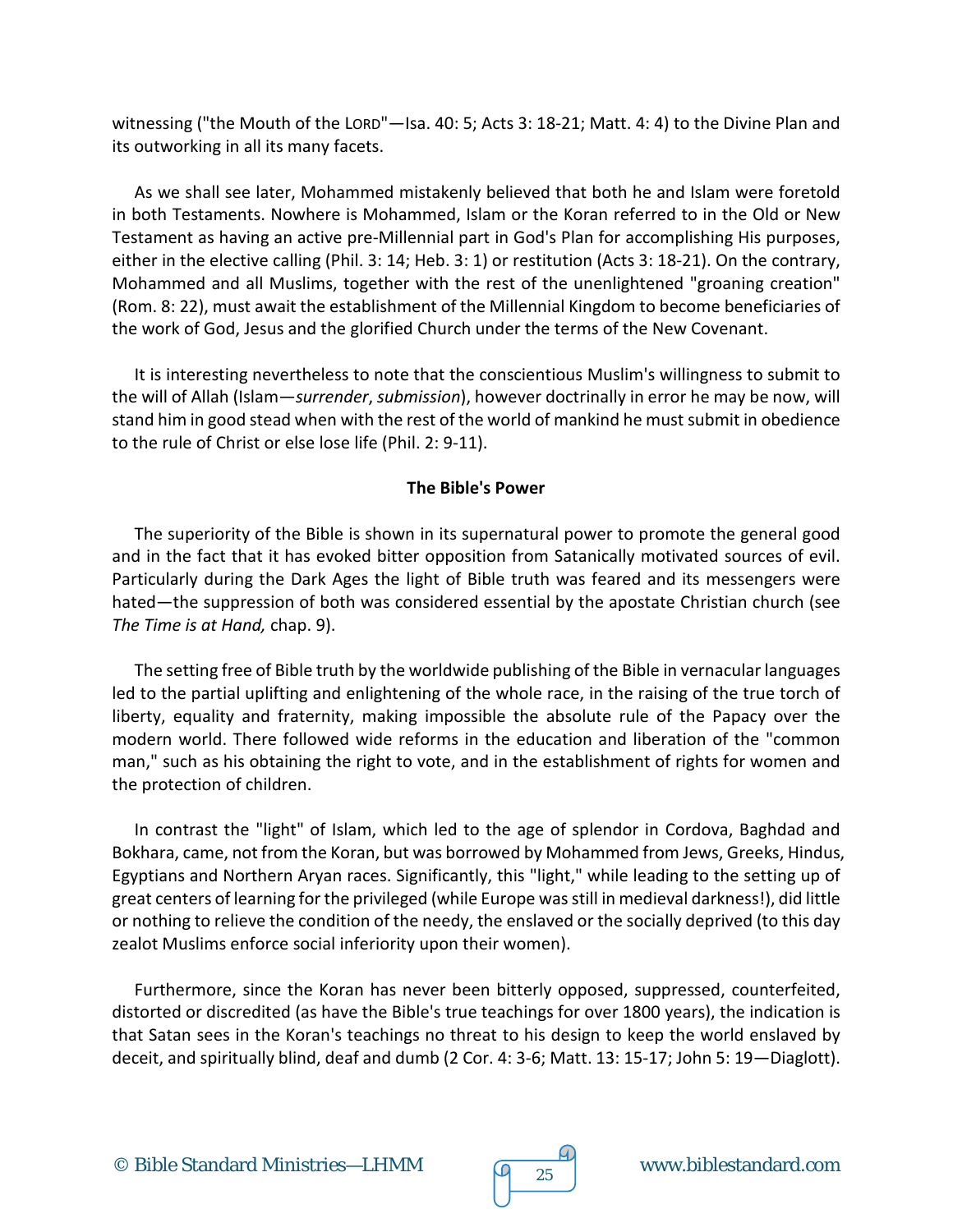#### **The Bible Inspired by God**

The superiority of the Bible (God's written revelation) over other writings is shown in part in its compilation during about 1700 years from the writings of individuals of widely differing historical, social and cultural backgrounds. The harmony of its testimony and the unity of its presentation of God's Plan, from Paradise Lost (the Fall of Adam) to Paradise Regained (Restitution, in the Millennial Kingdom), bespeaks one Divine Author. Indeed, the New Testament (2 Pet. 1: 21) affirms that "prophecy came not in old time by the will of man: but holy men of God spake as they were moved by the Holy Spirit." The Bible is indeed "inspired" (inbreathed) of God (2 Tim. 3: 16, 17), so that through the Scriptures we by faith can have life—everlasting life (John 5: 39; 6: 63, 68).

Mohammed obviously was not "moved by the Holy Spirit," for since he sought to approach God directly and not as one justified by faith and under the blood-merit of Jesus, he could have no standing in God's sight, but was still in his sins. Ours is not to say from where or whom Mohammed's revelations came, but to show that they could not be from God, for Jehovah reveals His Truth only to the sanctified in Christ Jesus and only by the operation of His holy Spirit. His Spirit is in His Word—and that Word Mohammed did not have (John 15: 26; 16: 13).

We feel that no one who has carefully studied and has been properly enlightened as to the deep truths ("strong meat"—Heb. 5: 14) in such Bible books as Leviticus, Numbers, Deuteronomy, Isaiah, Ezekiel, Daniel, *etc.,* in the Old Testament, and in the Gospels, the Apostle Paul's epistles and Revelation in the New, could be led to believe that the Koran could replace any part of the Bible. Even those feeding on the "milk" of the Word (Heb. 5: 13), once having received and appreciated the forgiveness of sins and justification by faith that comes only by grace (not works, as Mohammed taught!) through faith in Jesus the Crucified One as Savior and King, should feel no yearning in the Spirit after the dead works (James 2: 20) required of followers of Mohammed.

The depth and breadth of the Koran's teachings as compared to the Bible seems to be as those of a shallow roadside puddle compared to the deepest ocean. Surely the only reason we can find for Mohammed's claim that the Koran replaced the Bible was his ignorance of the Bible in both word and understanding, except for the smallest part—and that garbled by those from whom he learned it.

This is in no way to downgrade Mohammed. Isaiah (Isa. 8: 20) clearly states, "To the law and the testimony: if they speak not according to this word, it is because there is no light in them." Examining Mohammed's teachings in the Koran, it is evident that at best he had a *little* light, borrowed from the Bible, especially through what he heard about it from others.

For those who care to look more deeply into the structure, nature, content, purpose, history, canonicity and proof of the Bible as a Divine Revelation, a careful study of the book, *The Bible* (which we supply), is recommended. It will amply show that the Bible is far, far above the most elevated view one could take of the Koran or any other book ever produced.



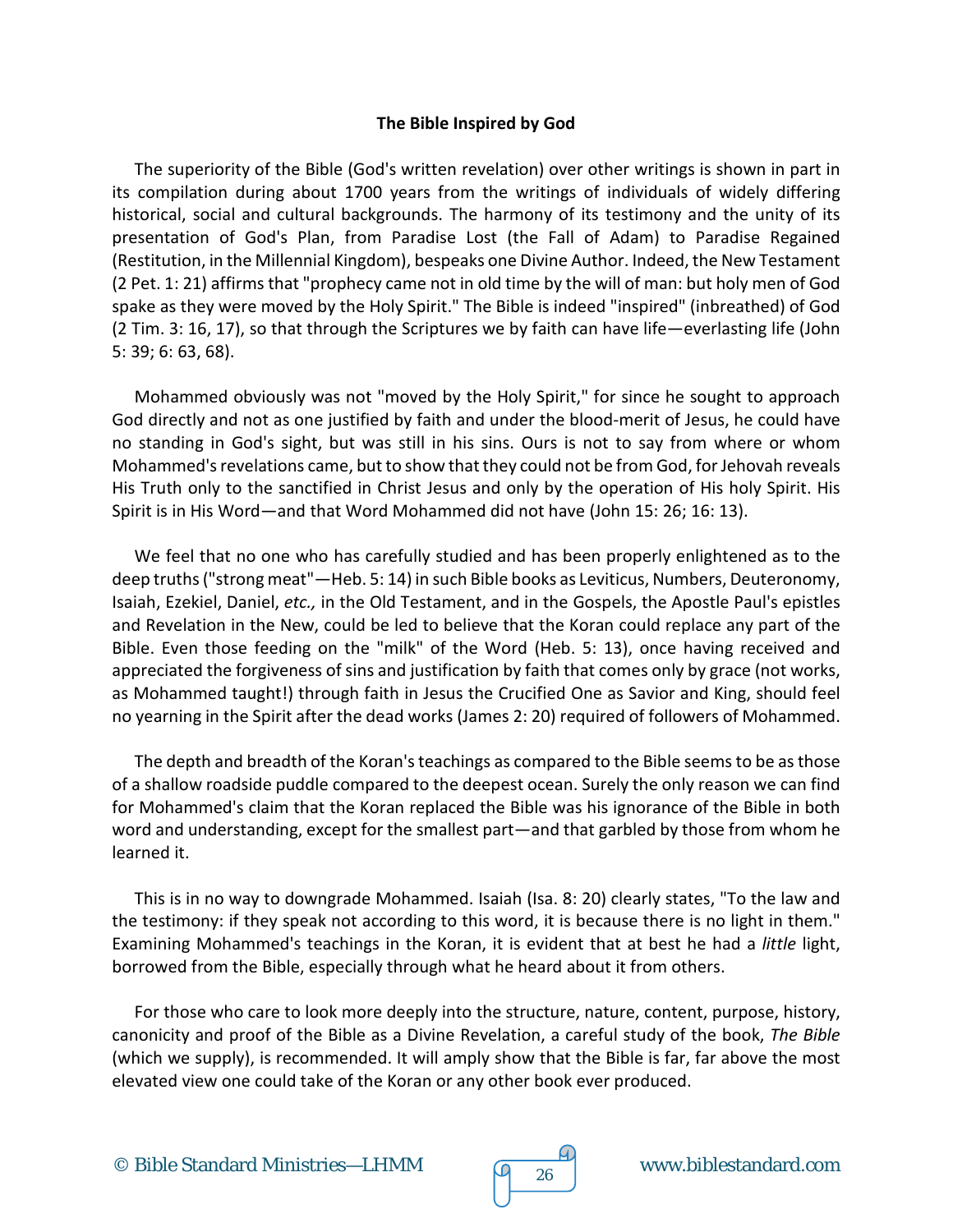# Islam, Mohammed and the Muslims

## Chapter 3

## *CHRISTIANITY'S SUPERIORITY TO ISLAM*

## **The Muslim a "natural man"**

One of the main reasons for the rapid spread of Islam was the comparative ease of obedience to its requirements. The presenting and daily use of one's human all as an acceptable offering to God (acceptable because offered in the appointed way, *i.e.,* justified in God's sight by faith in the merit of Jesus' blood—see Rom. 3: 20-25; 5: 9), which the Bible shows is the Christian's "reasonable service" (Rom. 12: 1), done in unselfish, disinterested love (1 Cor. 13: 1-13), is unknown in the teachings of Islam. The unresentful endurance of trials of faith (1 Pet. 1: 6, 7; 4: 12), which are often caused by the enmity and persecutions of others and are experienced frequently by the footstep followers of Jesus, is comparatively unknown in Islam.

For the Muslim, it is enough that he regularly prays with a form of words, practices some selfdenials, fulfills some rituals and makes pilgrimages. The deeper, inner spiritual life, which includes that "peace of God which passeth all [human] understanding" (Phil. 4: 7), coming as it does to the Christian by God's grace through the operation of the holy Spirit, is relatively unknown to the Muslim, for he is not spiritual, but natural (1 Cor. 2: 14).

## **Islam a Religion without a True Messiah**

Jesus is the Son of God (Mohammed's disbelief notwithstanding). By Jesus' sacrificial death, foreshadowed in the Atonement Day's sacrificial bullock (Lev. 16: 3, 6, 11, *etc*.), God provided the Ransom-price and atonement for Adamic sin for all who believe and accept it by faith. This He did while the world was yet in its sins (John 3: 16, 17; Ezek. 18: 23, 32).

From long before His birth (Rev. 13: 8), Jesus was marked out as separate and distinct from Adamic stock (Matt. 1: 18, 21; Luke 1: 26-35), as a perfect man without blemish (1 Pet. 1: 18, 19), sinless and therefore blameless under the Law of Moses (which was the mark of a perfect man) both in his non-Adamic lineage (Son of God—Matt. 3: 17; 16: 16; Mark 15: 39; Luke 2: 41-49; John 11: 27) and in His life (Heb. 4: 15; 7: 26; 2 Cor. 5: 20, 21). Thus Jesus, and only Jesus, was found worthy in God's sight (Rev. 5: 1-14) by offering up His life as a Ransom-sacrifice in payment of the price incurred at the bar of God's justice for the sin of Father Adam (1 Cor. 15: 20-22, 45, 47), to redeem the Church (first) and also all the rest of mankind which was in Adam's loins when he sinned, from the penalty of death (1 John 2: 2). Hallelujah, what a Savior!

Mohammed was a son of Adam, even though many generations removed. He was born and died a sinner of Adam's race, in common with all others (Rom. 3: 10-16) who did not or do not

© Bible Standard Ministries—LHMM  $\sqrt{q}$  27 www.biblestandard.com

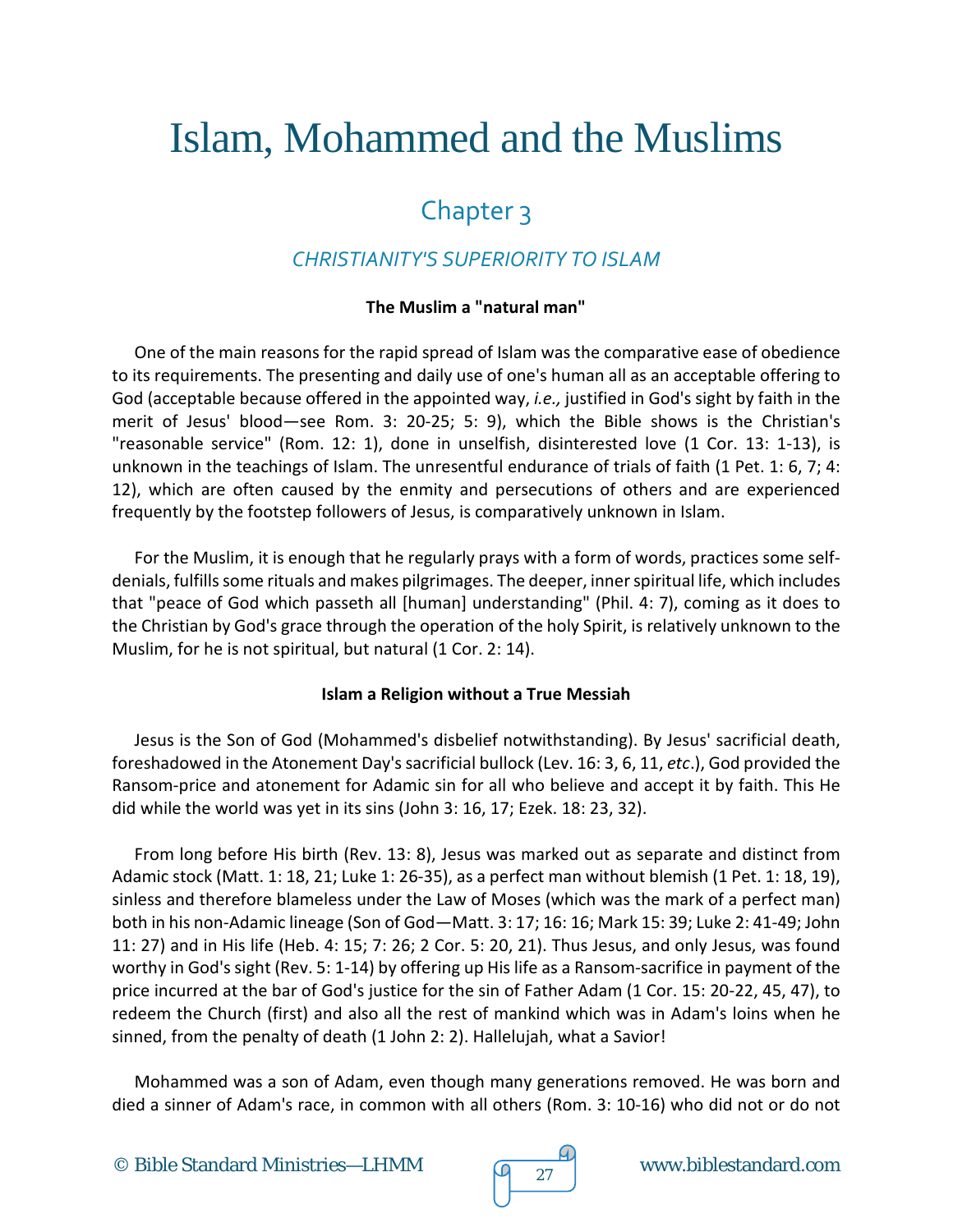accept Jesus as their Redeemer. Those who do not believe in Mohammed are unloved by Islam, or Islam's Allah, as the unbelieving world was loved by God (Rom. 5: 8), even though subject to oppression and death!

Mohammed knew nothing of God's great Plan of the Ages for the reclaiming of the race from sin through Messiah and the restoring again of the willing and obedient to Edenic perfection through Him. His Son Jesus was originally the mighty Logos (John 1: 1-3), made flesh by His power, in the womb of a virgin (Isa. 7: 14; Matt 1: 18-25; John 1: 14). Jesus the Messiah died a perfect man, sinless and blameless before God (Heb. 7: 24-27) and was resurrected to the Divine plane of being, having become by His death the Savior of the whole world of mankind from the sin of Adam and its curse of Adamic imperfection, sin, sorrow and death. The understanding of Mohammed was not enlightened concerning these things, because the true Gospel of peace in its fullness never reached his ears in his lifetime (Rom 10: 14).

## **Kingdoms Compared**

The Muslims were instructed by Mohammed and other Islamic leaders to establish an Islamic Kingdom in this present world (2 Cor. 4: 4) by the power of the sword. The Christian is instructed to seek the future (Millennial and eternal) Kingdom of Christ, to strive for deliverance from the ensnarements of this present evil world (2 Cor. 1: 10; Rom. 8: 21; Gal. 1: 4), and to conquer the world, the flesh and the devil by the power of the holy Spirit (Matt. 6: 33; 2 Pet. 2: 9; 2 Tim. 1: 7, compare Zech. 4: 6). Furthermore, God's Kingdom was not to be set up by the conquering armies and carnal weapons (Matt. 26: 52; 2 Cor. 10: 4), for it was to be the gift of God to the Little Flock, the Body of Christ (Luke 12: 32; 1 Cor. 12: 12-27). Such a kingdom is infinitely more desirable to the humble seeker after truth and righteousness (Matt. 5: 6) than the Paradise of sensual satisfaction which is the only hope of Islam.

## **God's Covenants**

All of God's dealings with mankind are just, orderly, understandable (to the enlightened— Matt. 13: 16) and reliable, because He first draws up and announces His covenant. God has made a number of covenants, such as those with Adam, Noah, Abraham, *etc.* (Gen. 2: 16, 17; 6: 18; 12: 3; 22: 16-18; Psa. 89: 3, 4; Jer. 31: 31-33; Isa. 55: 1-3, *etc.*). The Jew approached God through the Mosaic Law Covenant. The Christian approaches God through Jesus, the greater than Moses (Deut. 18: 15-18), the great antitypical High Priest (Heb. 5: 1-10; 9: 11, 12), arranged under the Covenant which is not of works of the law, but of grace (Eph. 2: 8, 9). The world of mankind will in due time approach God under yet another covenant through Jesus and His glorified church as Kings and Priests, the Christ, which is Messiah, the promised Mediator of the New Covenant (John 1: 41; Heb. 5: 5, 6; Rev. 5: 9, 10; Jer. 31: 31). Muslims, however, have no such covenant relationship with God set forth in their Islamic teaching and practice. Furthermore, Mohammed's claim that the Koran replaced the Bible is in flat contradiction of the Scriptural statement that "the gifts and calling [under a covenant] of God are without repentance [God will not change His purposes]" (Rom. 11: 26-29). The Abrahamic Covenant is not yet fulfilled (the Koran notwithstanding), as in due time it must be (Isa 55: 11), in the blessing of the whole world of

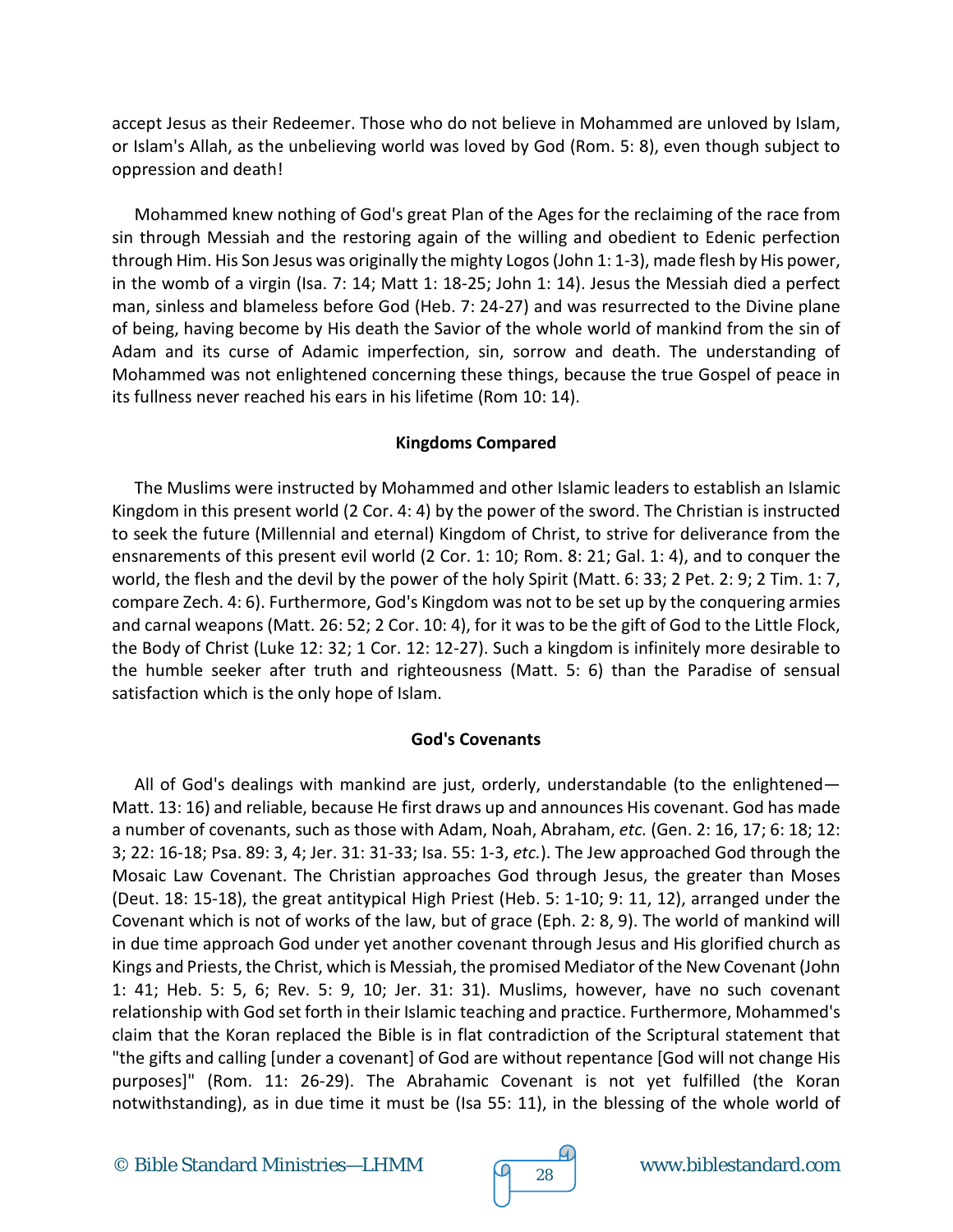mankind through Christ (Gen. 12: 2, 3; 22: 16-18; Gal. 3: 8, 16, 29). The Koran, covenant-less, can therefore have no effect whatever on the Bible, and certainly could never replace it.

## **The Blood That Sanctifies**

The Bible teaches that "without the shedding of blood there is no remission for sin" (Heb. 9: 22). The Law of Moses directed that the covenant mediated by Moses between God and the Jews was to be sealed by the blood of sacrificial animals and maintained by the holding annually of the Day of Atonement in the Tabernacle arrangements. Subsequent offerings were acceptable under that blood alone, as the people brought their offerings to the gate of the Court and the Tabernacle, cleansed (typically) in God's sight by the sprinkling of that acceptable blood (Lev. 9: 16, *etc.;* see *Tabernacle Shadows of the Better Sacrifices*).

The New (Law) Covenant also is a blood-sealed covenant, by the shedding of the blood of Jesus, the Righteous (Rev. 5: 1-14), which sealed the redemption from sin for all who believe in Him (Acts 13: 38, 39). Bulls' and goats' blood was no longer acceptable (Heb. 9: 1-28; 10: 1-39).

In Mohammed and in all Islam there was no "righteous blood," which could be shed sacrificially. No claims are made in the Koran for the remission of sin by the shedding of blood. From the outset until this day, therefore, followers of Mohammed have been "in their sins" and remain so until they accept Jesus as Savior and King, for "there is none other name under heaven given among men whereby we must be saved" (Acts 4: 12; 16: 31). The way of the Christian, therefore, is in keeping with the Divine requirement for the sanctification of His people (Heb. 13: 12). The way of Islam and the Muslims is not so.

## *THE BIBLE VS. ERRORS OF THE KORAN*

There are many subjects on which the Bible's teachings are directly contradicted by the Koran's statements, as the following few sample quotations and citations will show:

## **Jesus' Pre-existence and Human Birth**

The Bible clearly states that Jesus existed before his human birth as the Word, or Logos. "In the beginning was the Word, and the Word was with God. … The same was in the beginning with God. All things were made by him. … And the Word was made flesh and dwelt among us" (John 1: 1-3, 14, compare 3: 13; 8: 23, 42, 58). The Koran, on the contrary, says, "Jesus is as Adam in the sight of God. He created him of dust" (sura 3: 52). Unlike the Bible (Luke 1: 5—2: 7), the Koran gives a highly imaginative (rather than informed) account of Jesus' birth (sura 19: 1-37).

The Koran teaches that Jesus was no more than a servant of God, a Jewish prophet, and that it would be unseemly for God to beget a son, to have offspring.



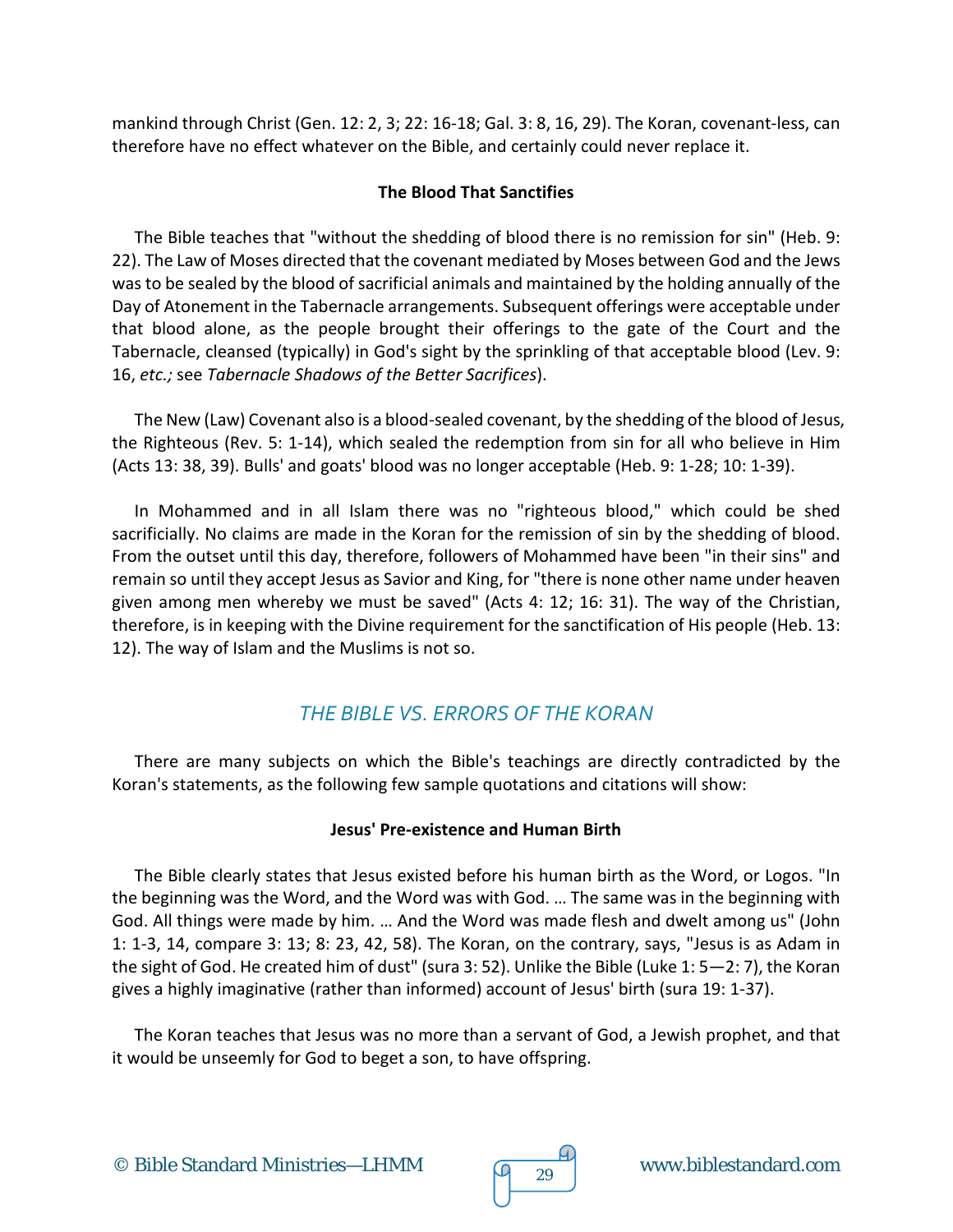#### **THE BIBLE STATES**

"And to a voice from heaven saying, *This is my beloved Son,* in whom I am well pleased" (Matt. 3: 17).

"These are written, that ye might believe that *Jesus is the Christ, the Son of God"* (John 20: 31; see also Matt. 16: 13-17).

"Moses verily was faithful in all his house, as a servant … but *Christ as* a son over his own house" (Heb. 3: 5, 6).

"The law and the prophets were until John" (Luke 16: 16).

"God so loved the world that *he gave his only begotten Son,* that whosoever believeth in him should not perish, but have everlasting life" (John 3: 16, 17; see also Rom. 1: 3, 4, 14; Heb. 1: 2; 4: 14).

## **THE KORAN STATES**

"The Christians say, 'The Messiah is a son of God.' Such the sayings … resemble the sayings of the infidels of old! God do battle with them! How are they misguided!" (sura 9: 30.)

*"Jesus is no more than a servant* whom we favored, and proposed as an instance of Divine power to the children of Israel" (sura 43: 59).

"In the footsteps of the prophets caused we Jesus, the son of Mary, to follow, confirming the law which was before him" (sura 5: 50).

*"It beseemeth not God to beget a son …* They say: 'The God … hath gotten offspring.' Now have ye done a monstrous thing!" (sura 19: 36, 91-93.)

Part of Mohammed's reasoning in this connection is apparent: "Sole maker of the Heavens and of the Earth! How, when He hath no consort, should He have a son?" (sura 6: 101), and again, "He … hath taken no spouse neither hath he any offspring" (sura 72: 3). But that reasoning is based on false premises.

God requires no "wife" in the accepted sense (although He has covenants as symbolic wives— Isa. 54: 1-5; Jer. 3: 14; 31: 31, 32), for even in the physical creation we see, in the plant and animal kingdom creations, some which do not "mate" to reproduce their kind, but which embody both male and female qualities (as did Adam when created in God's likeness and image). Therefore, we reason, God is not limited in begetting offspring by the absence of a sexual counterpart. God's creative work is sometimes referred to in the Bible as a figurative begettal.

© Bible Standard Ministries—LHMM  $\sqrt{9}$  30 www.biblestandard.com

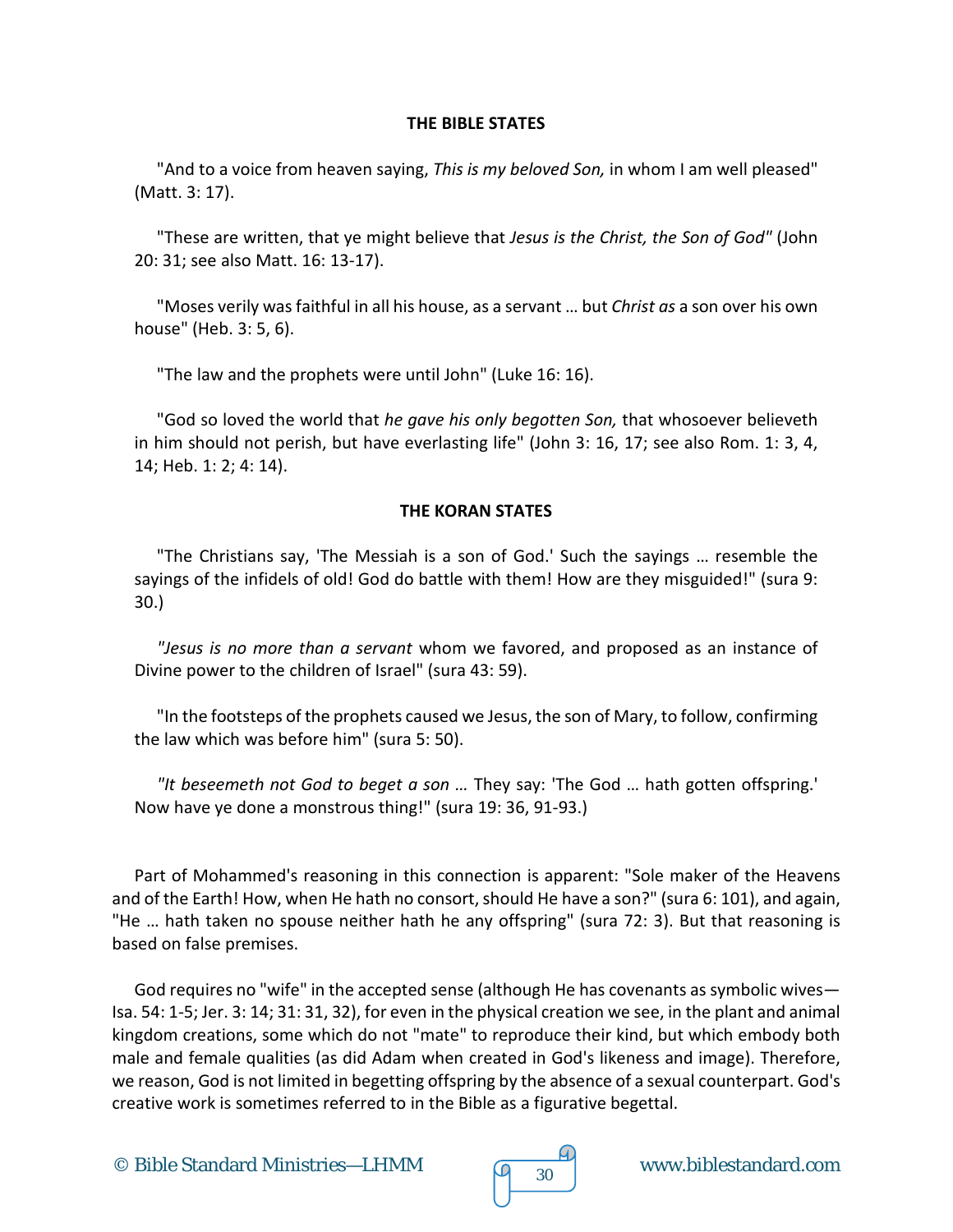Additionally, the Bible states that angels are sons of God (Gen. 6: 2, 4; Job 38: 7) and that from the human family Jesus brings *many sons* to glory (John 1: 12; 1 John 3: 1, 2; Heb. 2: 9-11). All believers who correctly and sincerely pray to God as "Father" are children of God, actually or prospectively (Luke 11: 1, 2, 13; Eph. 5: 1; 1 John 5: 18). In fact, Adam himself was a son of God! (Luke 3: 38.) Surely God has sons!

God in His attribute of love figuratively joined Himself with the Oath-bound promise (symbolized in Sarah—Gen. 18: 10; 22: 16-18) as a symbolic "wife," and in due time from that union has come forth the Church. First He had joined Himself with the Law Covenant, as represented in Hagar, and from this union the nation of Israel, represented in Ishmael, was born as a symbolic son (Gen. 16: 15; Gal. 4: 22-31).

Yet again, God in the soon-coming Millennial Mediatorial Kingdom on earth will unite Himself with the New Covenant as His symbolic wife, represented in Keturah, Abraham's third wife, and as offspring He will give life to many figurative children (Gen. 25: 1-4), the "children of the resurrection," when Jesus and the Church, the Christ—Head and Body—will bring forth, on His behalf, those who, willing and obedient, will live forever on the earthly plane of being (Luke 20: 27-36). And so we see that Mohammed, despite good intentions, was not in accord with God in this matter, as in so many others.

The Bible clearly states in many places that Jesus was crucified and died for our sins (*e.g.,* Matt. 27: 35-50; John 19: 16-30; 1 Cor 15: 3, 4). But the Koran says concerning Jesus, "They slew him not, and they crucified him not, but they had only his likeness. … They did not really slay him, but God took him up to Himself." Mohammed evidently believed that "a double," "a likeness" of Jesus, was crucified, and not Jesus Himself, and that *before the crucifixion Jesus was taken to heaven! This error of the Koran would vitiate the Ransom, the central doctrine of the Bible, which required the death of a perfect man, Jesus, as a ransom, a corresponding price, for Adam and his race* (Matt. 20: 28; 1 Tim. 2: 5, 6).

Incidentally, there is a tradition based on the Koran (sura 17: 1) that Mohammed was carried on a celestial steed Barak, accompanied by the angel Gabriel, "from the sacred temple of Mecca to the temple" at Jerusalem in a single night, from where he ascended by means of a celestial ladder to God and communed with Him!

## **Angels and Intercession**

The Bible teaches that man, even in his original condition of perfection, was made *lower* than the angels (Psa. 8: 4, 5; Heb. 2: 6, 7; 2 Pet. 2: 10, 11) and that not even God's holy angels, but only God and Christ, should be worshiped. However, according to the Koran, *God required the angels to worship the perfect Adam:* "When we said to the angels, 'Bow down and worship Adam,'" "'Prostrate yourselves before Adam,' they all prostrated them save Eblis, who was of the Djinn" (sura 2: 32; 7: 10; 17: 63; 18: 48; 20: 115). The leader of the Djinn, the evil spirits, is called "the Shaitan," or Eblis. His fall is said to have been due to his refusal to worship Adam and because of

© Bible Standard Ministries—LHMM  $\sqrt{9}$  31 www.biblestandard.com

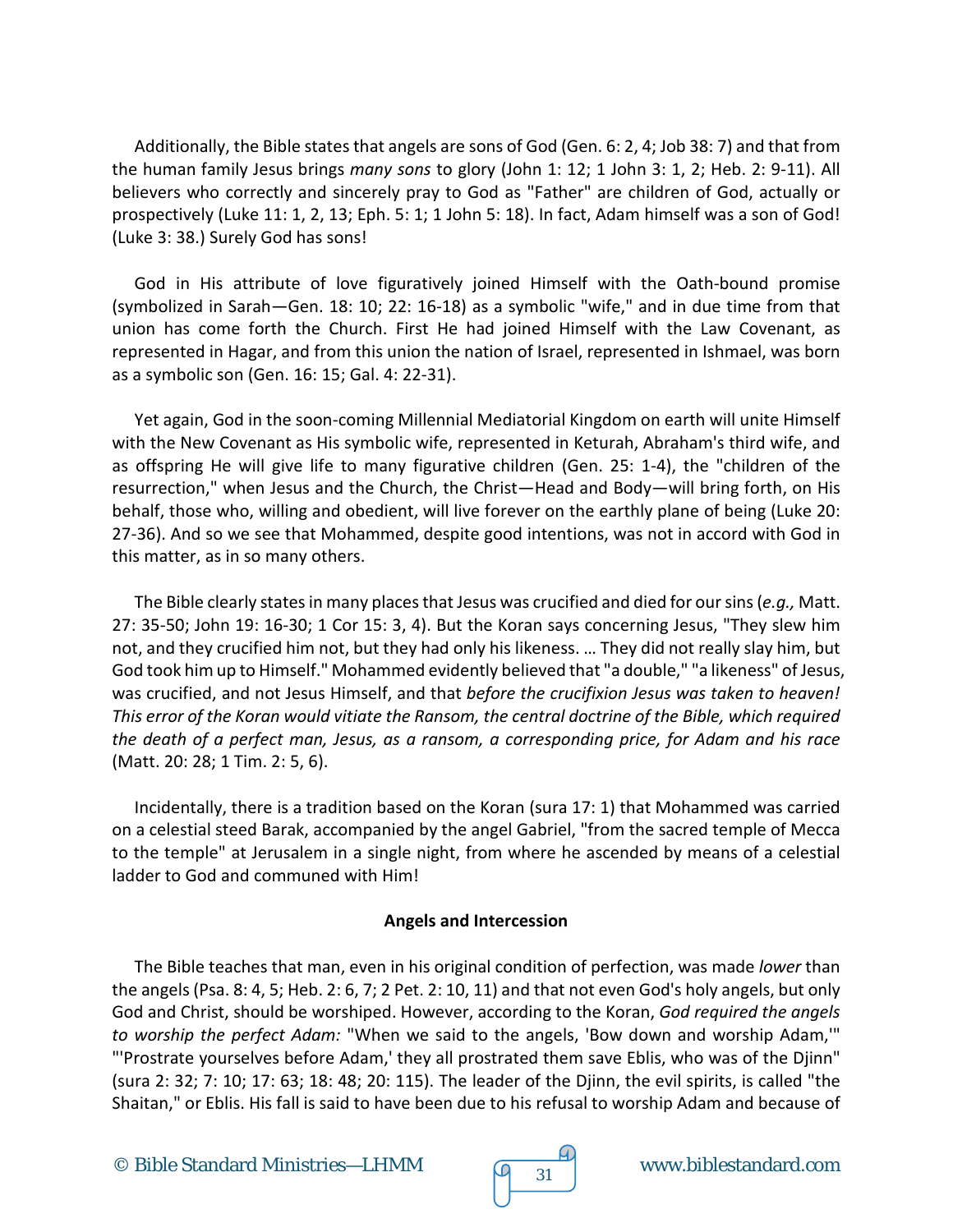it he was accursed! Also, he was given authority over those of mankind who were to be seduced by him.

The Bible tells us that the Church's advocate is Jesus (1 John 2: 1, 2), that it is Christ who makes intercession for believers (Rom. 8: 27, 34), that He *ever lives* to intercede (Heb. 7: 24; 9: 24) and that there is hope for eternal life in none other (John 14: 4, 6; 15: 4, 5; Luke 10: 22; Acts 4: 12; 16: 31). But the Koran gives the good angels the offices of Christ, as interceders and advocates on behalf of believers: "O our Lord!" the angels allegedly say, "forgive … those who turn to thee and follow thy path; keep them from the pains of hell … and bring them into the Gardens of Eden." "The angels celebrate the praise of their Lord, and ask forgiveness for the dwellers on earth" (sura 40: 7, 8; 42: 3).

## **The Comforter**

The Bible tells us that Jesus before His crucifixion and death promised His disciples that in His personal absence He would send them for their enlightenment, assistance and encouragement "the Comforter [or *Helper*, Greek, *parakletos*], which is the Holy Spirit (John 14: 26; 15: 26).

There is a similar-sounding Greek word, *periclytos,* which, when translated into Arabic, is *ahmed,* meaning *praised,* from the same root word *hamad* as Mohammed's name. Accordingly, Mohammed, evidently mistaking *parakletos* as being *periclytos,* wrongly took this as *a proof that he himself was the promised one!* And so we read in the Koran: "And remember when Jesus the son of Mary said, 'O children of Israel! of a truth I am God's apostle to you to confirm the law which was given before me, and to announce an apostle that shall come after me whose name shall be Ahmad!'" (sura 61: 6.)

Mohammed seems in the Koran to have downgraded Jesus from being God's only begotten Son to being no more than a servant of God, and seems in this instance to have upgraded himself to be the promised Comforter, all with a purpose—of exalting himself as the greatest, the sum and seal of all the prophets, the one who outshines all of them, even Jesus Christ!

## **Sin and Punishment for Sin**

The Bible teaches that devils and evil men seek to and do mislead mankind (Zech. 3: 1; James 4: 7; 1 Pet. 5: 8) and that God does not do so (Hab. 1: 13; James 1: 13-15). But the Koran plainly states: "God truly will mislead whom He will." "Verily God misleadeth whom He will." "And when they went astray, God led their hearts astray" (sura 13: 27; 35: 9; 41: 5).

The Bible clearly teaches that God created Adam perfect, "very good," in His own image and likeness and that Adam by disobedience against God sinned and went astray of his own free will with the whole human race in his loins, and that therefore all men are born in sin—sinners by heredity (Gen. 1: 26, 27, 31; Psa. 51: 9; Eccles. 7: 29; Isa. 53: 6; Rom. 3: 10-19; 5: 12-19; 1 Cor. 15: 21, 22).

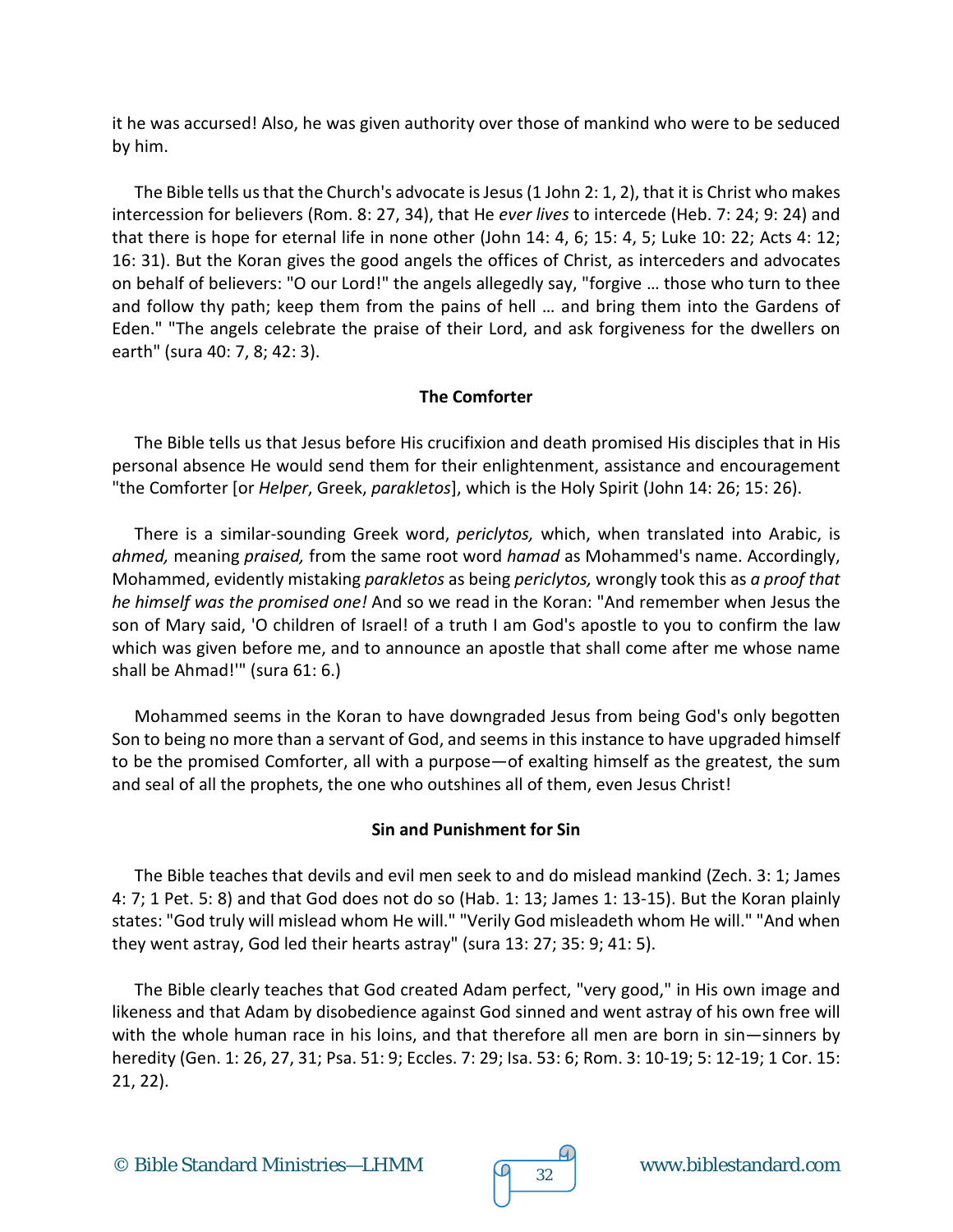But Imam Ata Ullah Kaleem, Missionary Incharge, USA, in a tract "What is Islam?" says, "Islam does not support the idea that man is born in sin." Thus Islam on this subject also flatly contradicts the Bible.

The Bible clearly states, "The wages of sin is death; but the gift of God is eternal life through Jesus Christ our Lord," "the soul that sinneth it shall die" (Rom. 6: 23; Ezek. 18: 4). And *death* according to the Bible means *cessation of life*, *of conscious existence*—not merely *separation from God* (see BS 461—a copy free on request).

Accordingly, the Bible says plainly, *"The dead know not any thing," "there is no work, nor device, nor knowledge, nor wisdom, in the grave* [*sheol*], *whither thou goest";* when a person dies, *"in that very day his thoughts perish"* (Eccles. 9: 4, 5, 10; Psa. 146: 4). *Sheol* (which is translated *hades* in the New Testament Greek; Psa. 16: 10; Acts 2: 27-34) is *the unconscious condition of the first death state*. *Gehenna* is the Second Death—*utter, complete and eternal annihilation,* which is symbolized by the lake of fire (Rev. 20: 14, 15; 21: 8). *All hope for a future life is based on a resurrection awakening from the sleep of the first death state; if there were no resurrection, those fallen asleep in Christ would be perished, out of existence forever* (Job 14: 12-15; John 11: 24; Acts 26: 8; 1 Cor. 15: 18).

Those who have examined carefully and unbiasedly the Scripture testimony (John 5: 39; 2 Tim. 2: 15) have cast off the errors engrafted on Christianity in the Dark Ages, including the devilinspired, blasphemous heathen doctrine of eternal torment in a fiery hell. Satan's first lie, "ye shall not surely die" (Gen. 3: 4; John 8: 44), gave rise to grievous errors among men such as the consciousness of the dead, the immortality of the soul and eternal torment. (For a careful examination of this entire greatly misunderstood subject, including an examination of every text in the Bible where the word *hell* is found, see our *Life*—*Death*—*Hereafter* book.)

Mohammed believed in and taught the God-dishonoring doctrine of eternal torment in a fiery hell as God's punishment after death for the unbelievers and the wicked. The Koran states: "As for the infidels. … They shall be the inmates of the fire, to abide therein eternally." "He shall say, 'Enter ye into the Fire with the generations of djinn and man who have preceded you' … As oft as a fresh generation entereth, it shall curse its sister … the last comers shall say 'O our Lord! … these are they who led us astray: assign them therefore a double torment of the fire.' He will say, 'Ye shall *all* have double.'" "The word of thy Lord shall be fulfilled, 'I will wholly fill hell with Djinn and men'" "We will surely cast him into Hell-fire. … Over it are nineteen angels." "It hath seven Portals; at each Portal is a separate band of them" (sura 3: 112; 7: 36-39; 11: 120; 15: 44; 64: 26, 30).

## **Paradise**

The Bible uses the word *Paradise* as another name for the Garden of Eden, the blissful abode of our first parents, Adam and Eve. The Arabic Bible says "God planted a paradise eastward in Eden" (Gen. 2: 8). Because of Adam's sin, he lost that Paradise for himself and his race. The Bible declares that when God's Kingdom is re-established on earth, in "the times of restoration of all



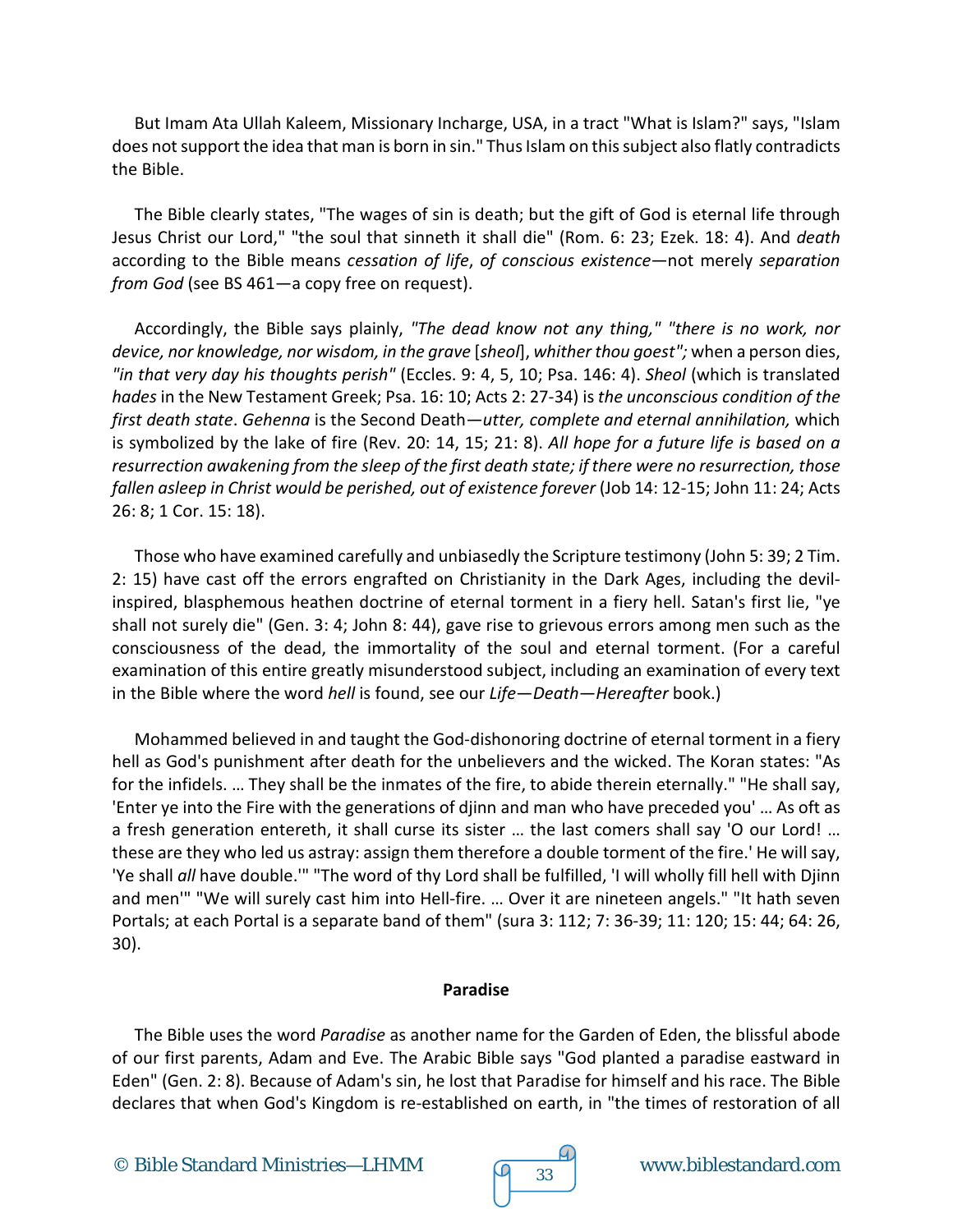things" (Acts 3: 21 ASV), the whole earth will be made a Paradise, like the garden of Eden (Ezek. 36: 35, 36; Isa. 35: 1, 2; Rev. 21: 1-4; 22: 3) and mankind will be restored also, and live together in peace, happiness and harmony with God and one another (see BS No. 408—a copy free on request).

Also, the Bible uses the expression "the paradise of God" (Rev. 2: 7) in a figurative sense to describe the glorious position in heaven for the Church, selected in the Gospel, or Church Age. But neither this Paradise nor the restored Paradise on earth is described in the Bible as a place of sensual, sexual indulgence. In fact, the Bible shows that those who will be in Paradise will be "as the angels of God in heaven"—*i.e.,* sexless (Matt. 22: 30; Luke 20: 34-36).

But the condition of those in the Paradise promised to faithful Islamites in the Koran differs considerably from and is vastly inferior to the descriptions given in the Bible of that future blissful estate for the faithful in God's Paradise. Mohammed describes Paradise as a place of sensual delights for males. The condition of the females is not described, other than that the wives of the faithful will accompany them to Paradise (to see their husbands attended by dark-eyed maidens?).

The Arab's thinking was colored by the poor, arid ground and the waterless heat of the desert lands where most of them lived. The Koran says, "Two gardens … in each two fountains flowing … in each two kinds of every fruit … on couches with linings of brocade shall they recline. … Therein shall be the damsels … whom nor man nor djinn hath touched before them … and … two other gardens … of dark green … with gushing fountains … fruits and palm and the pomegranate. In each, the fair, the beauteous ones … with large dark eyeballs … whom man hath never touched, nor any djinn … *their spouses* on soft green cushions and on beauteous carpets shall recline" (sura 55; see also 56).

How different this is from that high and holy condition of restored mankind promised in the Bible, when under the New Covenant, aided by the holy Spirit (Joel 2: 28) and under guidance from the Christ, they will have been drawn out of sin's miry pit into a sexless, sinless state, in the image and the likeness of God (Gen. 1: 26, 27)!

## **The Heavenly and the Earthly Salvation**

Furthermore, Mohammed shows no knowledge of the proper distinction between the heavenly and the earthly salvation. The existence of a class of Divine beings, the Church, or Bride, of Christ, raised to their immortal (death-proof) condition from out of this evil world (Acts 15: 14; Rev. 5: 9, 10), for the future purposes of God, and additionally the calling out from the world of other elect classes as subsidiary parts of His eternal purpose and Plan (Eph. 1: 11, 3: 9-11), are nowhere mentioned in the Koran. The "Gardens of Delight," with fountains, fruits and dark-eyed maidens, are the rewards promised in the Koran. Such rewards and conditions are not to be compared with those in the Millennial Kingdom of Christ, leading to Ages of Glory in which are things beyond man's imagination, but which are held in the mind of God, until His due time. Surely the rewards for obedience promised in the Koran really dishonor God, when we consider

© Bible Standard Ministries—LHMM  $\sqrt{q}$  34 www.biblestandard.com

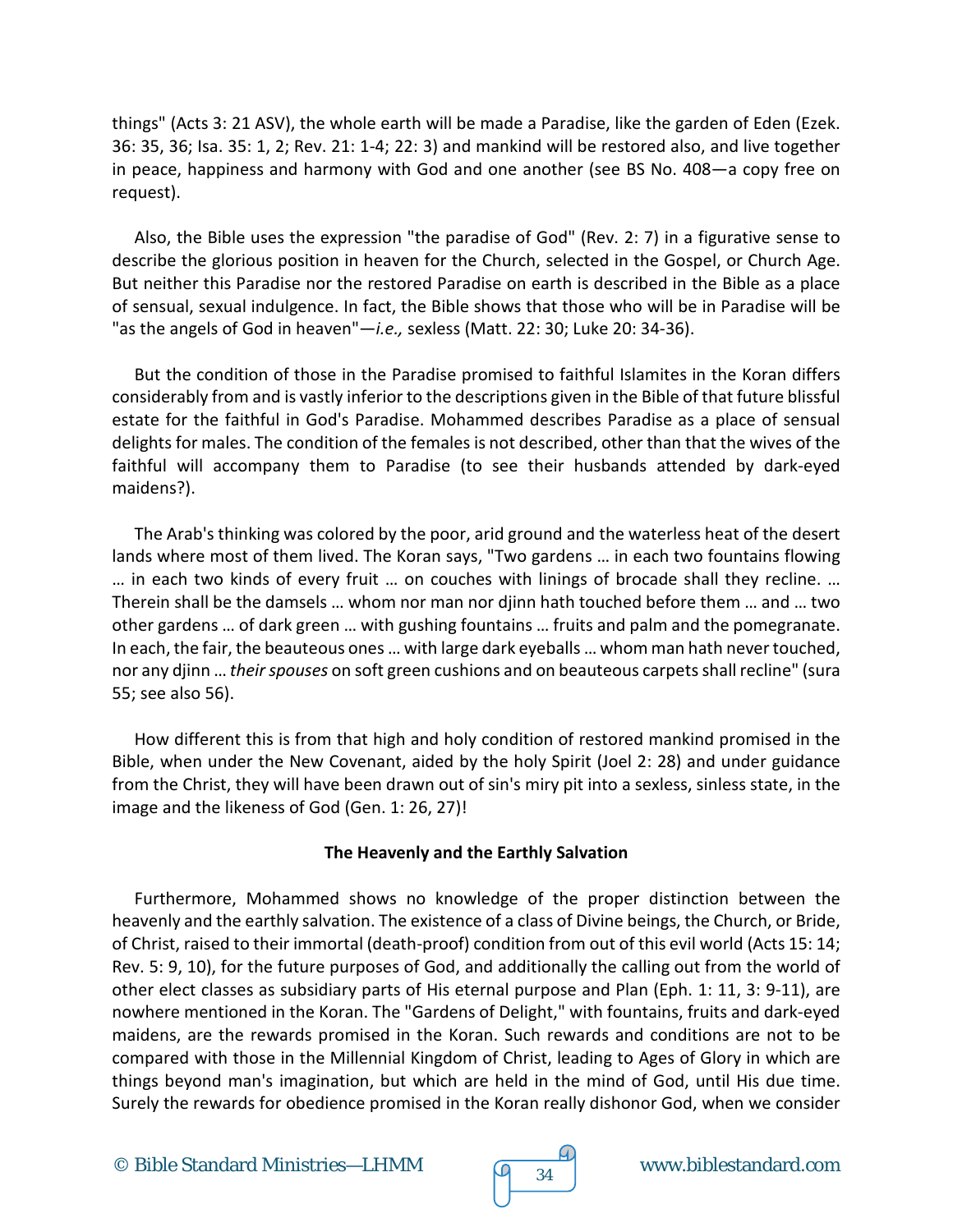the true rewards of either the elect (1 Cor. 2: 9, 10; 1 John 3: 2) or the non-elect (Isa. 35: 10; Rev. 21: 1-7), which He in His great love offers to His creatures (Heb 11: 6).

## **The True Hope of Mankind**

A study of Church history shows that at the end of the sixth century, when Mohammed began his work, the Dark Ages were setting in. Satanic errors were more and more replacing the great truths of Apostolic times, and sectarian influences and nominal Christians (the "tares" of Matt. 13: 25-40) abounded. Such "Christian" teachings as Mohammed encountered were but a very small part of the whole—and even those he met were mixed with Dark-Age errors and sectarian influences, so that he saw but very little of the full light of the Gospel and the all-embracing Divine Plan of the Ages.

In consequence, such deep and solemn truths as were brought forth in the Apostolic writings of Paul and other Apostles, all given by Divine inspiration, do not appear in the teachings of Mohammed. The understanding of the Ransom, the Blood of Atonement, the Sin-offering, Spiritbegettal, the High Calling, the identity of the Messiah, the World's High Priest, the New Covenant, the Millennium, Restitution and many other wonderful truths fundamental to the understanding of God's great Plan, are nowhere to be found in any of the Islamic writings, such as the Koran or the Hadith.

In consequence, and in spite of his reverence for "Allah," the Muslim's concept of religious truth, apart from being largely erroneous, is pale and insignificant beside the rich and grand designs of the mighty Jehovah as He has revealed them through His servants (Amos 3: 7; Psa. 25: 14; John 15: 15) to such as feed at the table of His Word, on a "feast of fat things" (Psa. 23: 5; 63: 4, 5), which by the grace of God shall be made available to all mankind in due time in the Millennial Mediatorial Reign (Isa. 25: 6-8; Rev. 22: 16-17).

The Koran teaches submission only, which is a ritual acceptance of the Articles and Pillars of the Islamic faith. This requirement falls far below the calling of the Christian, to accept Jesus as Savior and Lord, in justification and consecration and to develop those wonderful fruits (graces) of the Spirit (Gal. 5: 22; Eph 5: 8-10) in both duty love (Matt. 22: 37-40), and unselfish, disinterested love (1 Cor. 13: 1-13). The doctrine of "eye for eye, tooth for tooth, man's life for man's life," so prevalent among Muslims in the past, is still strong in Islam today. Doubtless Muslims would take kindly to the saying "Thou shalt love thy neighbor and hate thine enemy" (Matt. 5: 43), but the higher injunction (v. 44), "love your enemies," sounds very strange to them, for what has been enjoined upon them from the earliest days of the Community at Medina is to slaughter the enemies of Islam, to "'strike off their heads then, and strike off from them every finger-tip.' This, because they have opposed God and his apostle. … 'This *for you!* Taste it then!' … when ye meet the marshalled hosts of the infidels … whoso shall turn his back to them … shall incur wrath from God: Hell shall be his abode and wretched his journey thither. So it was not ye who slew them, but God … and those shafts were God's, not thine." "O believers! retaliation for blood-shedding is prescribed to you: the free man for the free and the slave for the slave and the woman for the woman" (sura 2: 173; 8: 12-17).